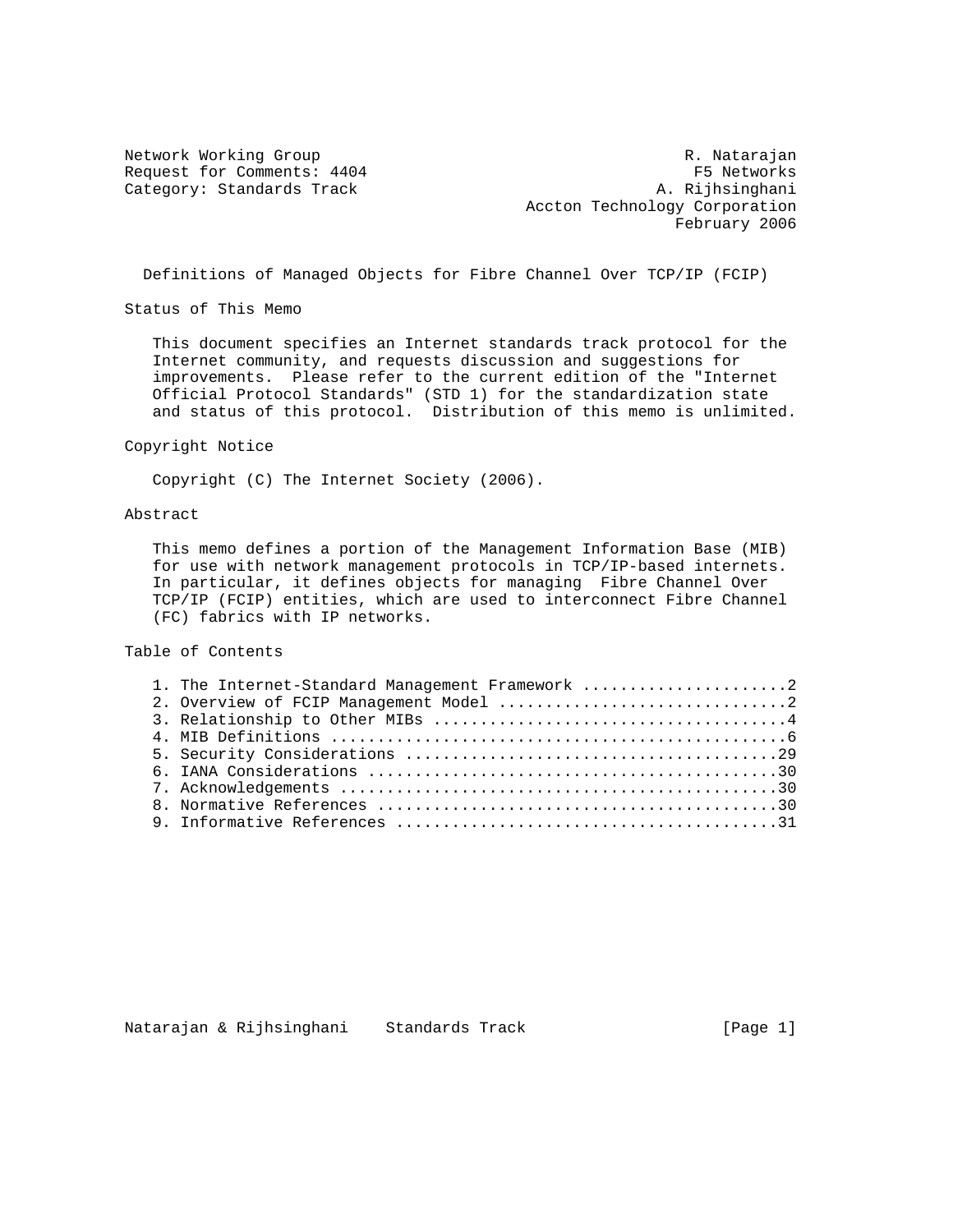1. The Internet-Standard Management Framework

 For a detailed overview of the documents that describe the current Internet-Standard Management Framework, please refer to section 7 of RFC 3410 [RFC3410].

 Managed objects are accessed via a virtual information store, termed the Management Information Base or MIB. MIB objects are generally accessed through the Simple Network Management Protocol (SNMP). Objects in the MIB are defined using the mechanisms defined in the Structure of Management Information (SMI). This memo specifies a MIB module that is compliant to the SMIv2, which is described in STD 58, RFC 2578 [RFC2578], STD 58, RFC 2579 [RFC2579] and STD 58, RFC 2580 [RFC2580].

2. Overview of FCIP Management Model

 Note that the Fibre Channel Over TCP/IP (FCIP) Entity is fully described in [RFC3821] from a functional point of view. A collection of multiple instances of FCIP Entities and the corresponding FC Entities, described in [FCBB2], within an SNMP Context is referred to as an FCIP device here. This section describes FCIP from a management point of view.



 The FCIP device provides an IP-based interconnection model for interconnecting FC fabric elements. In this model, the FCIP devices along with the IP network on which they are running provide a new FCIP transport network.

 This IP-based FCIP Interconnection Model supports the following topology:

 o The FCIP-based transport network is formed by interconnecting the FCIP devices.

Natarajan & Rijhsinghani Standards Track Track [Page 2]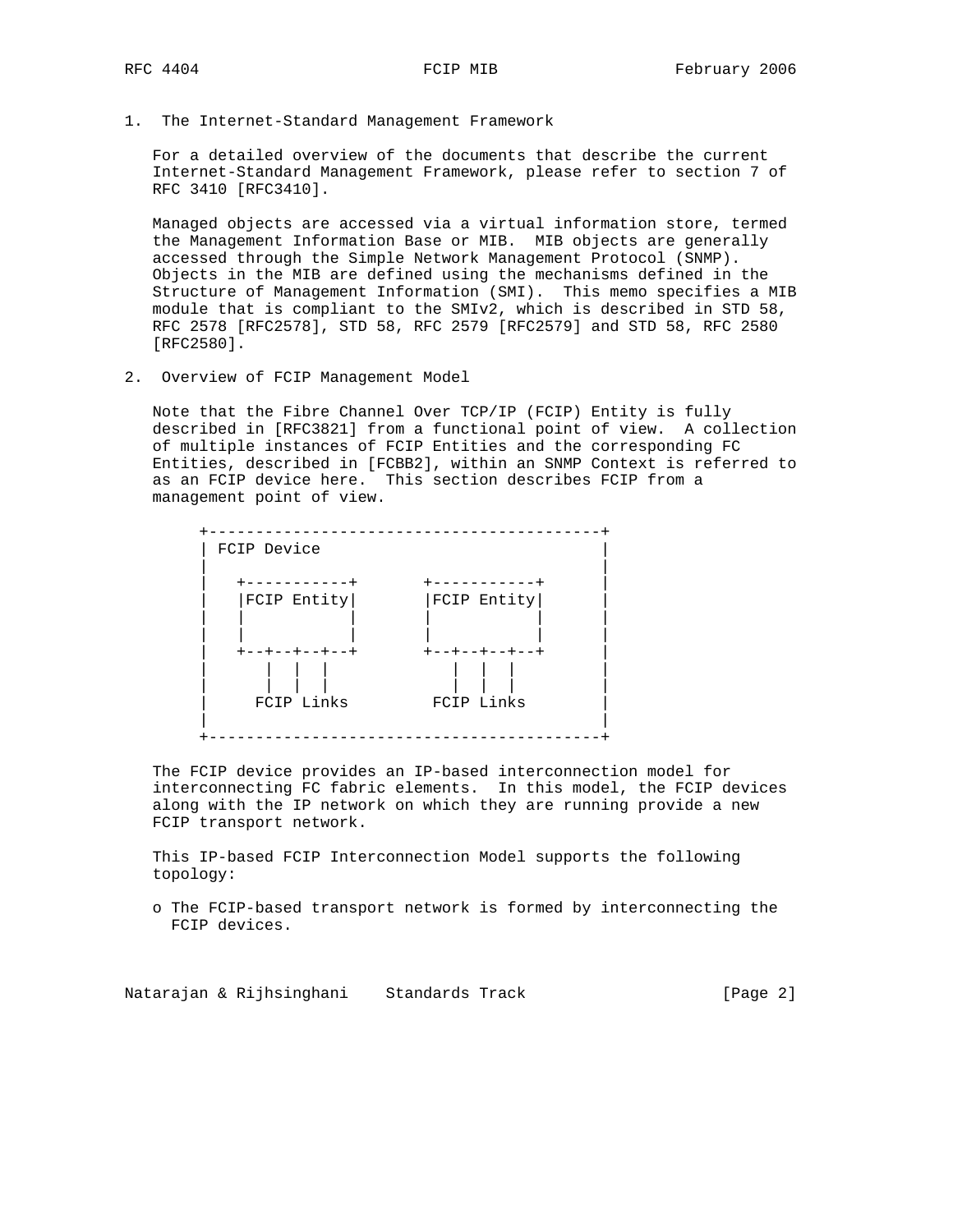- o Each FCIP device has one or more FCIP Entities or Instances.
- o Peer FCIP Entities are connected by FCIP Links attached to VE ports/B Access.
- o Each FCIP Link Endpoint contains one or more Data Engines.
- o The FCIP device can work as a stand-alone box or as part of a FC fabric element.

 Each FCIP Entity managed by this MIB is referred to as an FCIP Instance. The MIB is broken up as follows:

2.1. FCIP Entity Instances Table

 The FCIP Entity table contains information about this entity's existing instances of FCIP entities.

2.2. FCIP Link Table

 The FCIP link table contains information about this FCIP device's existing FCIP links.

2.3. FCIP TCP Connection Table

 The FCIP TCP Connection table contains information about existing TCP connections. Each FCIP link within an FCIP entity contains one or more TCP connections. The FCIP entity employs a Data Engine for each TCP connection for handling FC frame encapsulation, de-encapsulation, and transmission of FCIP frames on the connection.

2.4. FCIP Dynamic Route Table

 The FCIP dynamic route table contains routing information that is dynamically discovered by this FCIP device. The FCIP device may use the SLPv2 protocol [RFC3822] in conjunction with other protocols, such as Fabric Shortest Path First (FSPF), to dynamically discover other FCIP entities and populate this table to map destination domains to FCIP Links.

2.5. FCIP Static Route Table

 The FCIP static route table contains routing information that is statically configured into this FCIP device by the Network Admin. In the absence of dynamic discovery of remote FCIP entities, the Network Manager can configure remote domains and FCIP Entities that are reachable by this device into this table.

Natarajan & Rijhsinghani Standards Track Track [Page 3]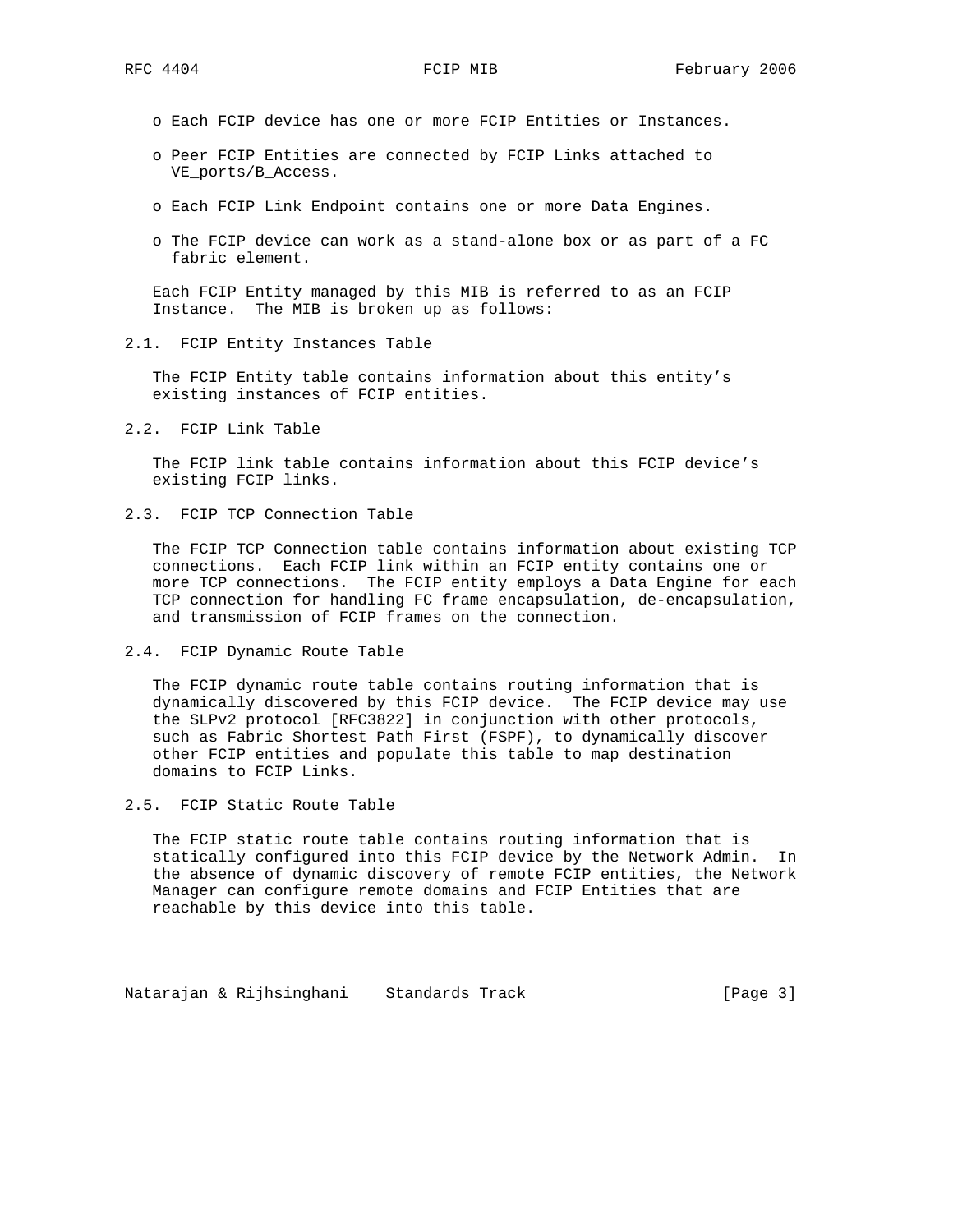At any point in time, both the static and dynamic routing tables can be active. If a DID is present in both tables, information in the static route table will take precedence over the entry in the dynamic route table for the same DID.

2.6. FCIP Discovery Domain Table

 The FCIP Discovery Domain Table maps this device's FCIP Entities into FCIP Discovery Domains.

2.7. FCIP Link Error Table

 The FCIP Link Errors Table contains counters that indicate error conditions on an FCIP Link.

3. Relationship to Other MIBs

 Objects accessible from other MIB modules applicable to FCIP devices have not been included in this MIB module. The following subsections list all applicable MIB modules that should be present with FCIP- MGMT-MIB.

3.1. Relationship to the 'TCP' Group

 This group is mandatory for all systems that implement TCP. Objects relevant to TCP must be obtained from this group [RFC4022].

3.2. Relationship to the 'interfaces' MIB

 The 'interfaces' group is defined as being mandatory for all systems and contains information on an entity's interfaces. Each logical/virtual interface created as an FCIP Link should be represented as a row in the ifTable with a unique ifIndex value and a value of ifType 'fcipLink' (224) for each such interface. For a complete list of interface types, refer to the IANA registry at "http://www.iana.org/assignments/smi-numbers". These are the only ifIndex values of relevance to an FCIP Entity because FCIP runs on top of TCP/IP.

 FCIP runs over TCP. Thus, by definition, there is no ifTable interface directly beneath it, and so ifStackLowerLayer is always 0. For any protocol using FCIP (i.e., above FCIP), FCIP appears to be a regular FC interface. As stated in [RFC4044], a regular "FC interface will typically have no other ifTable rows stacked on top of it", and thus, ifStackHigherLayer is typically zero.

Natarajan & Rijhsinghani Standards Track Track [Page 4]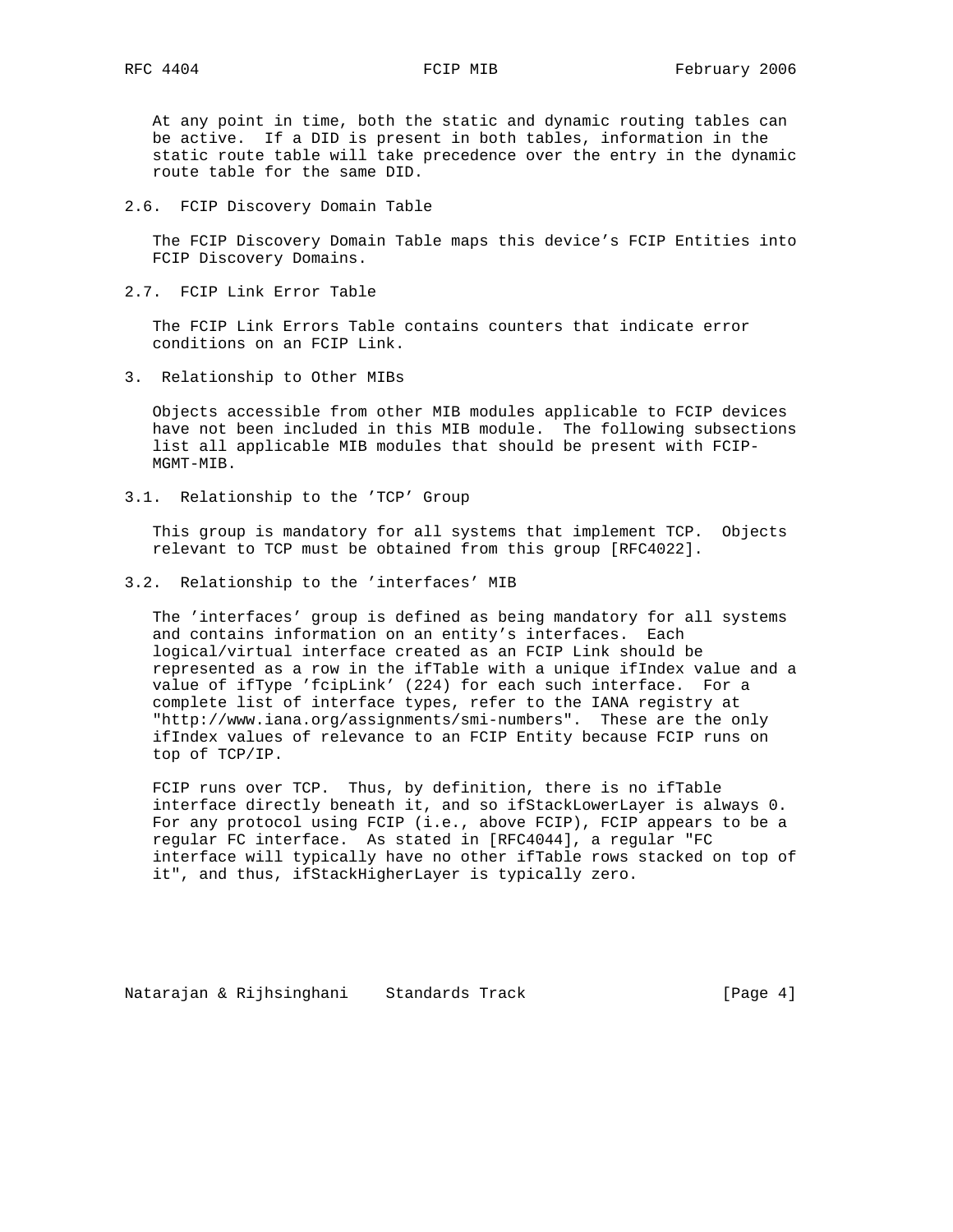3.3. Relationship to the Fibre Channel Management MIB

 The Fibre Channel Management MIB [RFC4044] is assumed for FC functionality managed objects.

3.4. Specific Interface Group MIB Objects

 The following table provides specific implementation guidelines for applying the objects defined in the Interfaces Group MIB to FCIP Links. For those objects not listed here, refer to their generic definitions in [RFC2863].

| Object                             | Guidelines                                                                                                                |
|------------------------------------|---------------------------------------------------------------------------------------------------------------------------|
| ifType                             | 'fcipLink' (224)                                                                                                          |
| ifSpeed                            | The if Speed for the physical interface(s)<br>over which the FCIP Link runs.                                              |
| ifPhysAddress                      | There is no physical address corresponding<br>to an FCIP Link (only World Wide Name, WWN).<br>Reported as 0.              |
| ifAdminStatus                      | Write access is not required, and support<br>for 'testing' is not required.                                               |
| <i>ifOperStatus</i>                | Support for 'testing' is not required.<br>The value 'dormant' has no meaning for<br>FCIP Links.                           |
| ifInOctets<br>ifHCInOctets         | The number of octets of FCIP information<br>contained in received frames in TCP<br>streams, starting with FCIP header.    |
| ifInUcastPkts<br>ifHCInUcastPkts   | The number of FCIP frames received<br>on this FCIP Link.                                                                  |
| ifOutOctets<br>ifHCOutOctets       | The number of octets of FCIP information<br>contained in transmitted frames in TCP<br>streams, starting with FCIP header. |
| ifOutUcastPkts<br>ifHCOutUcastPkts | The number of FCIP frames transmitted<br>on this FCIP Link.                                                               |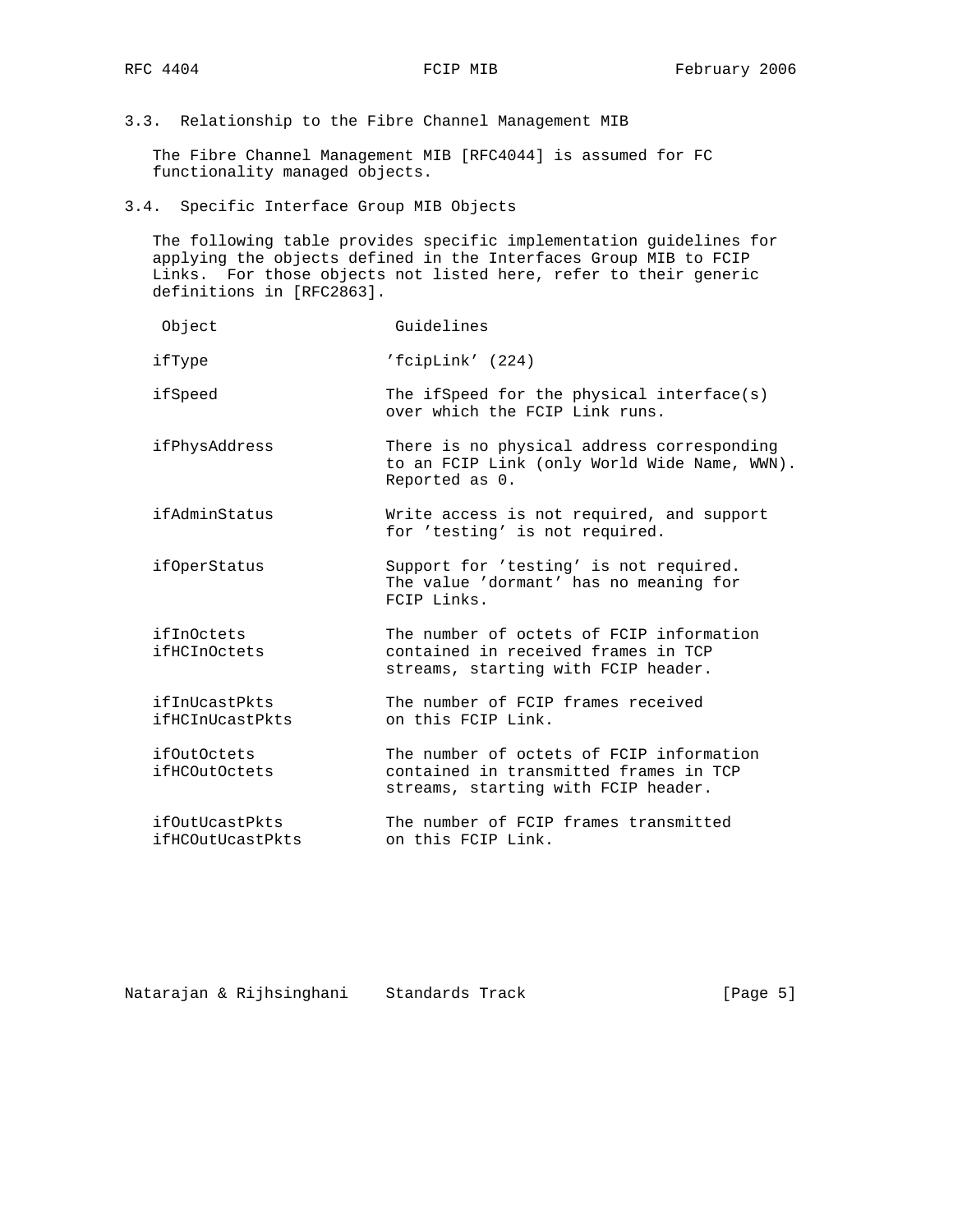ifInMulticastPkts These counters are not incremented. ifInBroadcastPkts ifOutMulticastPkts ifOutBroadcastPkts ifHCInMulticastPkts ifHCInBroadcastPkts ifHCOutMulticastPkts ifHCOutBroadcastPkts ifLinkUpDownTrapEnable Default is 'disabled'. ifPromiscuousMode This will be 'false'. ifConnectorPresent This will be 'false'. 4. MIB Definitions The following MIB module has IMPORTS from [RFC2578], [RFC2579], [RFC4001], [RFC4044], [RFC2863], [RFC2580], and [RFC3411]. In REFERENCE clauses, it refers to [FC-SW-3], [RFC3821], [RFC2883], [RFC1323], [RFC2474] and [RFC3822]. FCIP-MGMT-MIB DEFINITIONS ::= BEGIN IMPORTS OBJECT-TYPE, MODULE-IDENTITY, Unsigned32, Counter32, mib-2 FROM SNMPv2-SMI TEXTUAL-CONVENTION, TruthValue, RowStatus, TimeStamp FROM SNMPv2-TC InetAddressType, InetAddress, InetPortNumber FROM INET-ADDRESS-MIB FcNameIdOrZero FROM FC-MGMT-MIB InterfaceIndex FROM IF-MIB MODULE-COMPLIANCE, OBJECT-GROUP FROM SNMPv2-CONF SnmpAdminString FROM SNMP-FRAMEWORK-MIB; fcipMIB MODULE-IDENTITY LAST-UPDATED "200602060000Z" ORGANIZATION "IETF IPFC Working Group" CONTACT-INFO "Anil Rijhsinghani Accton Technology Corporation 5 Mount Royal Ave Marlboro, MA 01752 USA.

Natarajan & Rijhsinghani Standards Track (Page 6)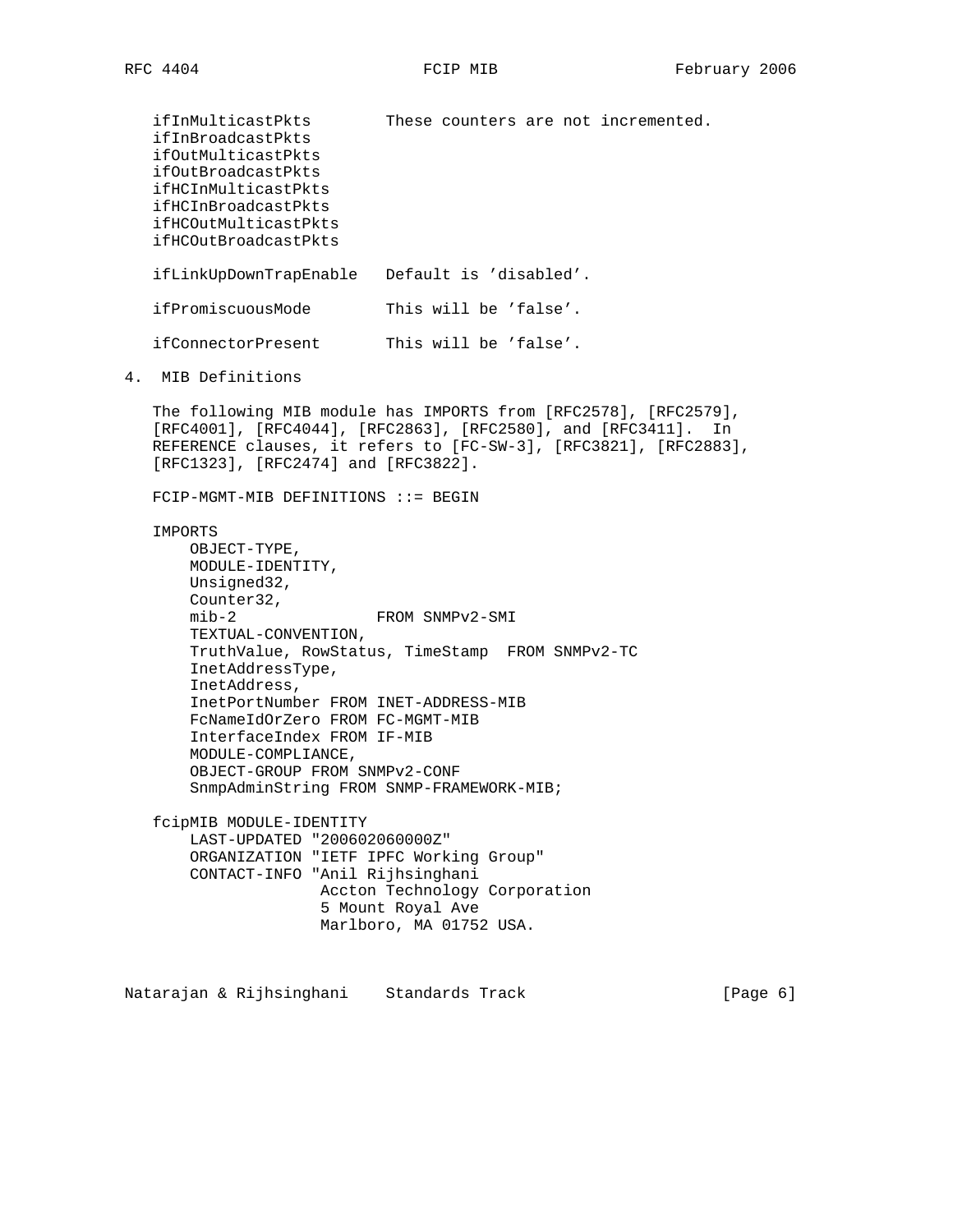```
 Ravi Natarajan
                     F5 Networks
                     2460 North First Street, Suite 100
                     San Jose, CA 95131 USA."
       DESCRIPTION
            "The module defines management information specific to
            FCIP devices.
            Copyright(C) The Internet Society (2006). This version
            of this MIB module is part of RFC 4404; see the RFC
            itself for full legal notices."
       REVISION "200602060000Z"
       DESCRIPTION
           "Initial version of this module, published as RFC 4404."
       ::= { mib-2 224 }
   fcipObjects OBJECT IDENTIFIER ::= { fcipMIB 1 }
  fcipConformance OBJECT IDENTIFIER ::= { fcipMIB 2 }
   fcipConfig OBJECT IDENTIFIER ::= { fcipObjects 1 }
   -- ******************************************************************
   -- Textual conventions
- FcipDomainIdInOctetForm ::= TEXTUAL-CONVENTION
       STATUS current
       DESCRIPTION
            "The Domain ID of a FC entity in octet form
            to support the concatenation(000000h||Domain_ID)
            format defined in the FSPF routing protocol."
       REFERENCE
           "FC-SW-3 section 4.8"
       SYNTAX OCTET STRING (SIZE(1))
   FcipEntityMode ::= TEXTUAL-CONVENTION
       STATUS current
       DESCRIPTION
           "The type of port mode provided by an FCIP Entity
            for an FCIP Link. An FCIP Entity can be an E-Port
            mode for one of its FCIP Link Endpoints or a B-Port
            mode for another of its FCIP Link Endpoints."
       REFERENCE
           "FC-BB, rev 4.7, 2 May 1997, section 3."
       SYNTAX INTEGER {
                   ePortMode(1),
                   bPortMode(2)
 }
```
Natarajan & Rijhsinghani Standards Track [Page 7]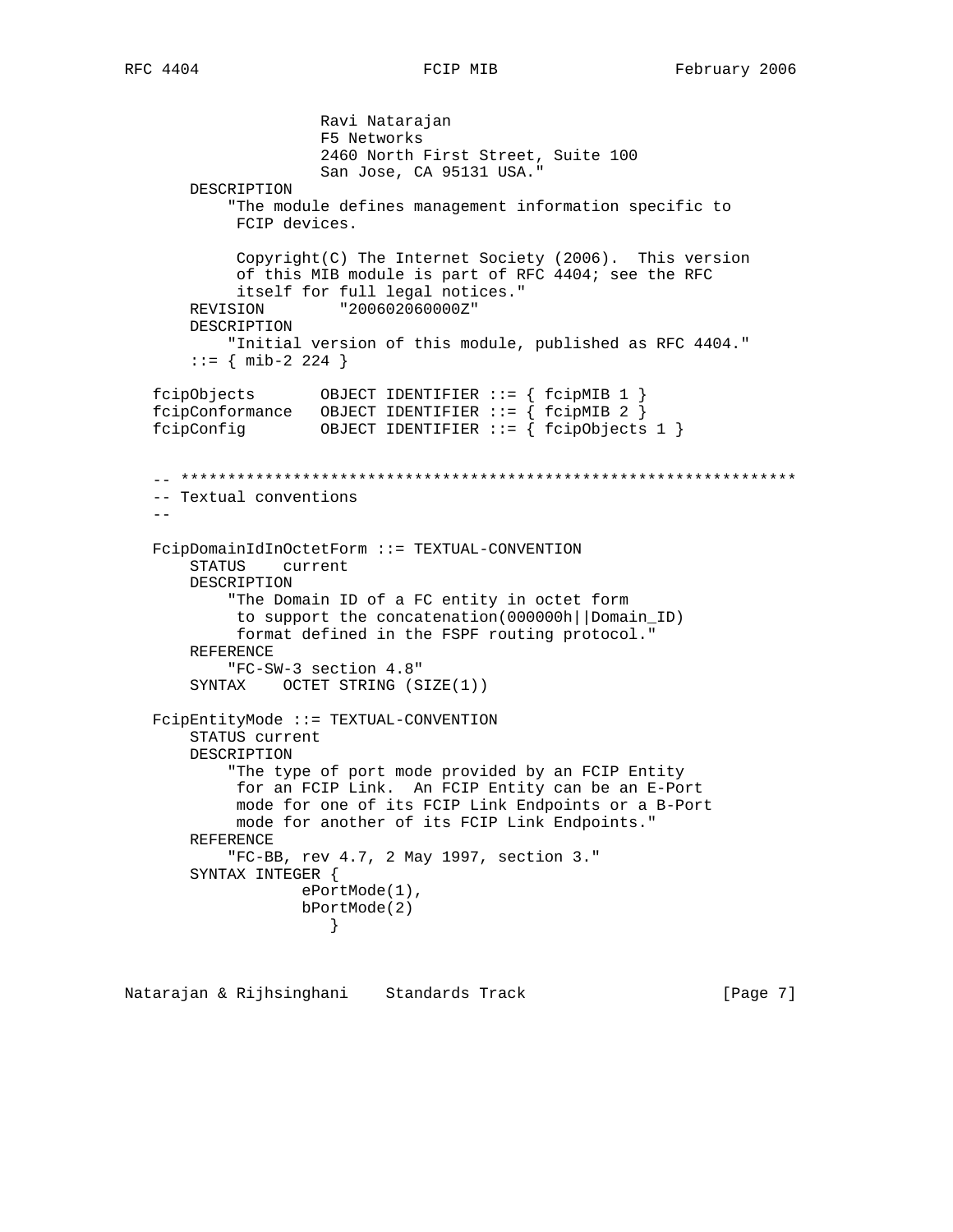```
 FcipEntityId ::= TEXTUAL-CONVENTION
       STATUS current
       DESCRIPTION
            "The FCIP entity identifier as defined in RFC 3821."
       REFERENCE
            "RFC 3821, Section 7.1, FCIP Special Frame Format"
       SYNTAX OCTET STRING (SIZE(8))
   -- ******************************************************************
   -- The FCIP group
   --
   -- This group defines the global scalar objects applicable to FCIP
   -- devices only
- fcipDynIpConfType OBJECT-TYPE
       SYNTAX INTEGER {
                  slpv2(1),
                   none(2)
        }
       MAX-ACCESS read-write
       STATUS current
       DESCRIPTION
            "The type of discovery protocol used to discover remote
            FCIP entities. The value of this object is persistent
            across system restarts."
       ::= \{ \text{fcipConfig 1} \} fcipDeviceWWN OBJECT-TYPE
       SYNTAX FcNameIdOrZero
       MAX-ACCESS read-only
       STATUS current
       DESCRIPTION
            "The World Wide Name of this FCIP device."
       ::= { fcipConfig 2 }
   fcipEntitySACKOption OBJECT-TYPE
       SYNTAX INTEGER {
                    enabled(1),
                    disabled(2)
        }
       MAX-ACCESS read-only
       STATUS current
       DESCRIPTION
            "Indication of whether the TCP Selective Acknowledgement
            Option is enabled at this FCIP device to let the receiver
            acknowledge multiple lost packets in a single ACK for faster
```
Natarajan & Rijhsinghani Standards Track Track [Page 8]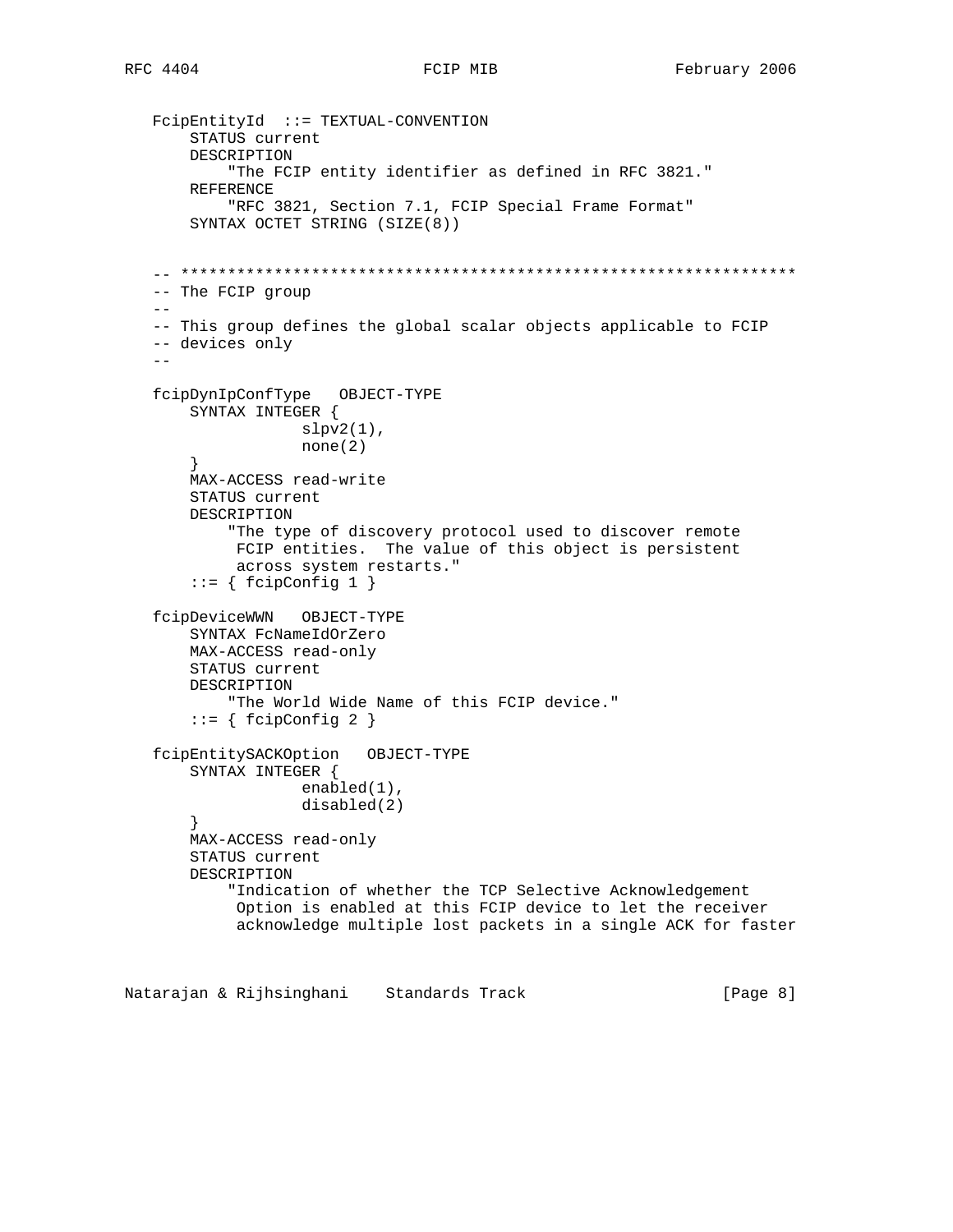recovery." REFERENCE "The Selective Ack option is defined in RFC 2883."  $::=$  { fcipConfig 3 } -- \*\*\*\*\*\*\*\*\*\*\*\*\*\*\*\*\*\*\*\*\*\*\*\*\*\*\*\*\*\*\*\*\*\*\*\*\*\*\*\*\*\*\*\*\*\*\*\*\*\*\*\*\*\*\*\*\*\*\*\*\*\*\*\*\*\* -- The FCIP Entity Table  $-$  fcipEntityInstanceTable OBJECT-TYPE SYNTAX SEQUENCE OF FcipEntityInstanceEntry MAX-ACCESS not-accessible STATUS current DESCRIPTION "Information about this FCIP device's existing instances of FCIP entities." REFERENCE "RFC 3821, Section 5.4, FCIP Entity"  $::= \{ \text{fcipConfig } 4 \}$  fcipEntityInstanceEntry OBJECT-TYPE SYNTAX FcipEntityInstanceEntry MAX-ACCESS not-accessible STATUS current DESCRIPTION "A conceptual row of the FCIP entity table with information about a particular FCIP entity. Once a row has been created, it is non-volatile across agent restarts until it is deleted." INDEX { fcipEntityId } ::= { fcipEntityInstanceTable 1 } FcipEntityInstanceEntry ::= SEQUENCE { fcipEntityId FcipEntityId, fcipEntityName SnmpAdminString, fcipEntityAddressType InetAddressType, fcipEntityAddress InetAddress, fcipEntityTcpConnPort InetPortNumber, fcipEntitySeqNumWrap TruthValue, fcipEntityPHBSupport TruthValue, fcipEntityStatus RowStatus } fcipEntityId OBJECT-TYPE SYNTAX FcipEntityId MAX-ACCESS not-accessible

Natarajan & Rijhsinghani Standards Track Track [Page 9]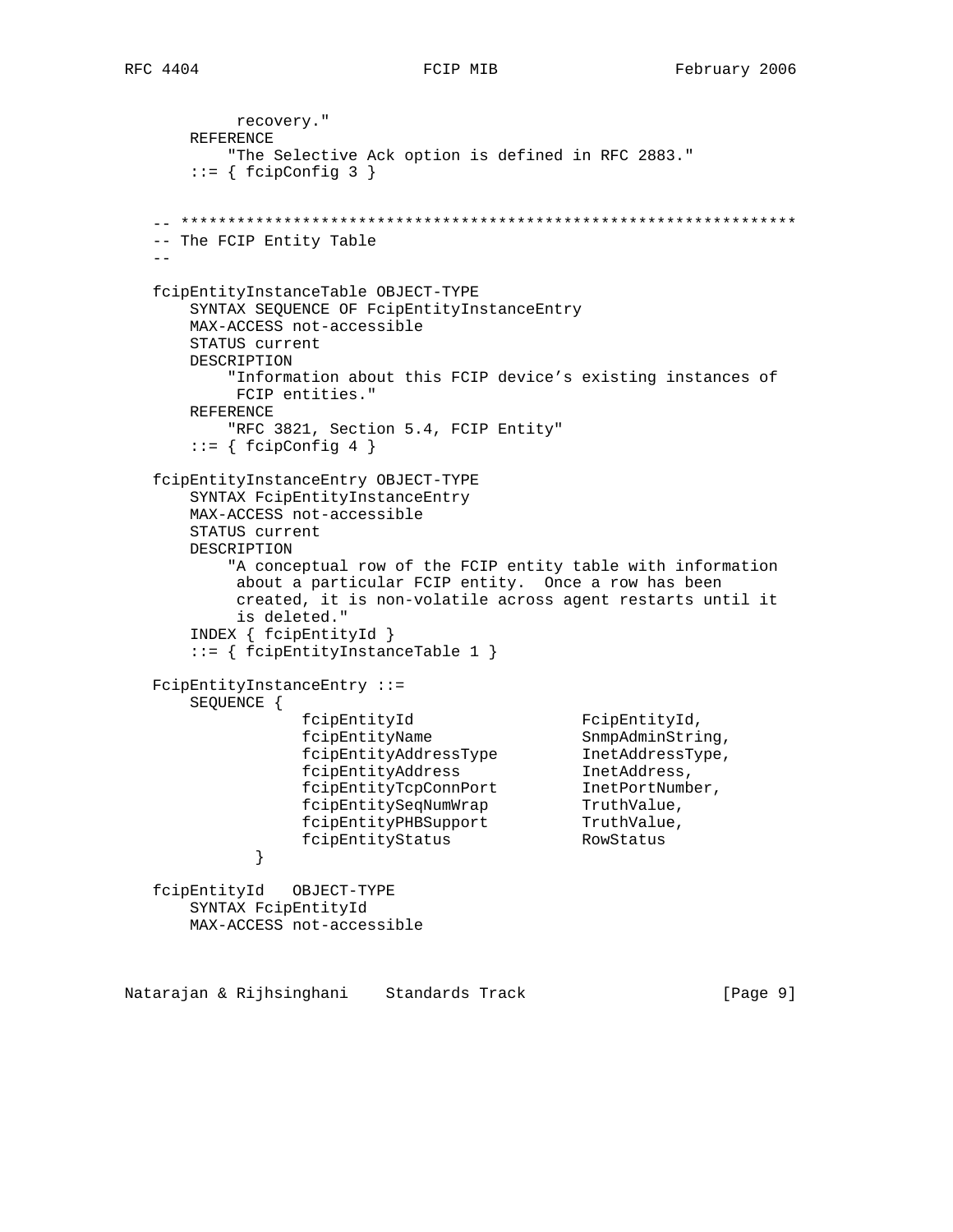STATUS current DESCRIPTION "The FCIP entity identifier." REFERENCE "RFC 3821, Section 7.1, FCIP Special Frame Format" ::= { fcipEntityInstanceEntry 1 } fcipEntityName OBJECT-TYPE SYNTAX SnmpAdminString (SIZE (0..32)) MAX-ACCESS read-create STATUS current DESCRIPTION "An administratively-assigned name for this FCIP entity." ::= { fcipEntityInstanceEntry 2 } fcipEntityAddressType OBJECT-TYPE SYNTAX InetAddressType MAX-ACCESS read-create STATUS current DESCRIPTION "The type of Internet address by which the entity is reachable. Only address types IPv4 and IPv6 are supported." ::= { fcipEntityInstanceEntry 3 } fcipEntityAddress OBJECT-TYPE SYNTAX InetAddress MAX-ACCESS read-create STATUS current DESCRIPTION "The Internet address for the entity, if configured. The format of this address is determined by the value of the fcipEntityAddressType object." ::= { fcipEntityInstanceEntry 4 } fcipEntityTcpConnPort OBJECT-TYPE SYNTAX InetPortNumber MAX-ACCESS read-create STATUS current DESCRIPTION "A TCP port other than the FCIP Well-Known port on which the FCIP entity listens for new TCP connection requests. It contains the value  $zero(0)$  if the FCIP Entity only listens on the Well-Known port." DEFVAL { 0 } ::= { fcipEntityInstanceEntry 5 } fcipEntitySeqNumWrap OBJECT-TYPE SYNTAX TruthValue

Natarajan & Rijhsinghani Standards Track [Page 10]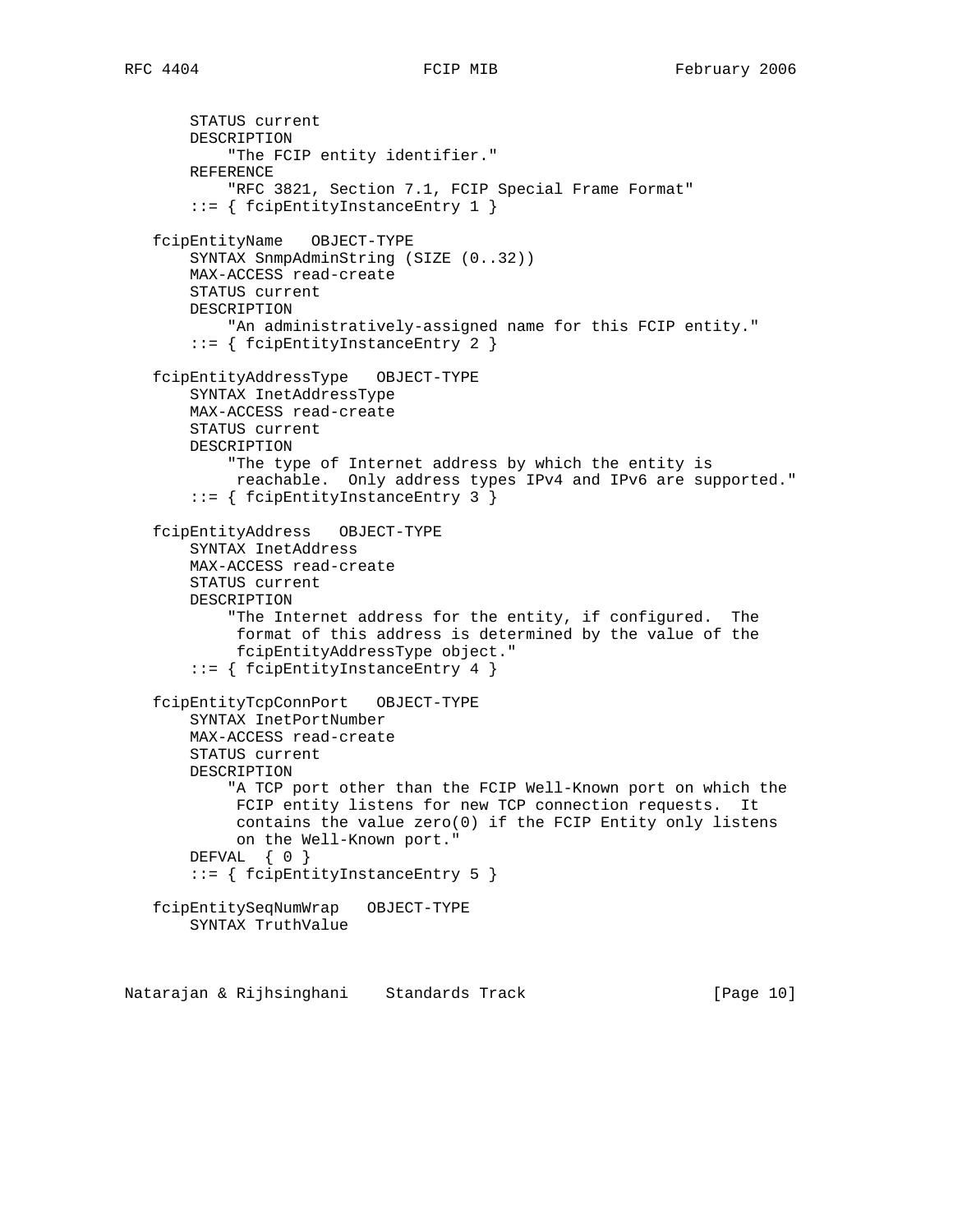MAX-ACCESS read-only STATUS current DESCRIPTION "An indication of whether the FCIP Entity supports protection against sequence number wrap." REFERENCE "The PAWS option is defined in RFC 1323." ::= { fcipEntityInstanceEntry 6 } fcipEntityPHBSupport OBJECT-TYPE SYNTAX TruthValue MAX-ACCESS read-only STATUS current DESCRIPTION "An indication of whether the FCIP Entity supports PHB IP quality of service (QoS)." REFERENCE "Per hop behavior is defined in RFC 2474, definition of the Differentiated Services Field." ::= { fcipEntityInstanceEntry 7 } fcipEntityStatus OBJECT-TYPE SYNTAX RowStatus MAX-ACCESS read-create STATUS current DESCRIPTION "This object specifies the operational status of the row. When a management station sets the status to active(1), then the values for the objects fcipEntityName, fcipEntityAddressType, and fcipEntityAddress should be supplied as part of the set request. The values of the objects fcipEntityName, fcipEntityAddressType, and fcipEntityAddress can be changed if the row status is in active state. The object fcipEntityTcpConnPort takes the default value zero(0), if no value is supplied at the time of row creation. Setting the status to destroy(6) deletes the specified FCIP entity instance row from the table. It also deletes all the rows corresponding to the specified FCIP entity from the fcipLinkTable and fcipTcpConnTable tables." ::= { fcipEntityInstanceEntry 8 }

Natarajan & Rijhsinghani Standards Track [Page 11]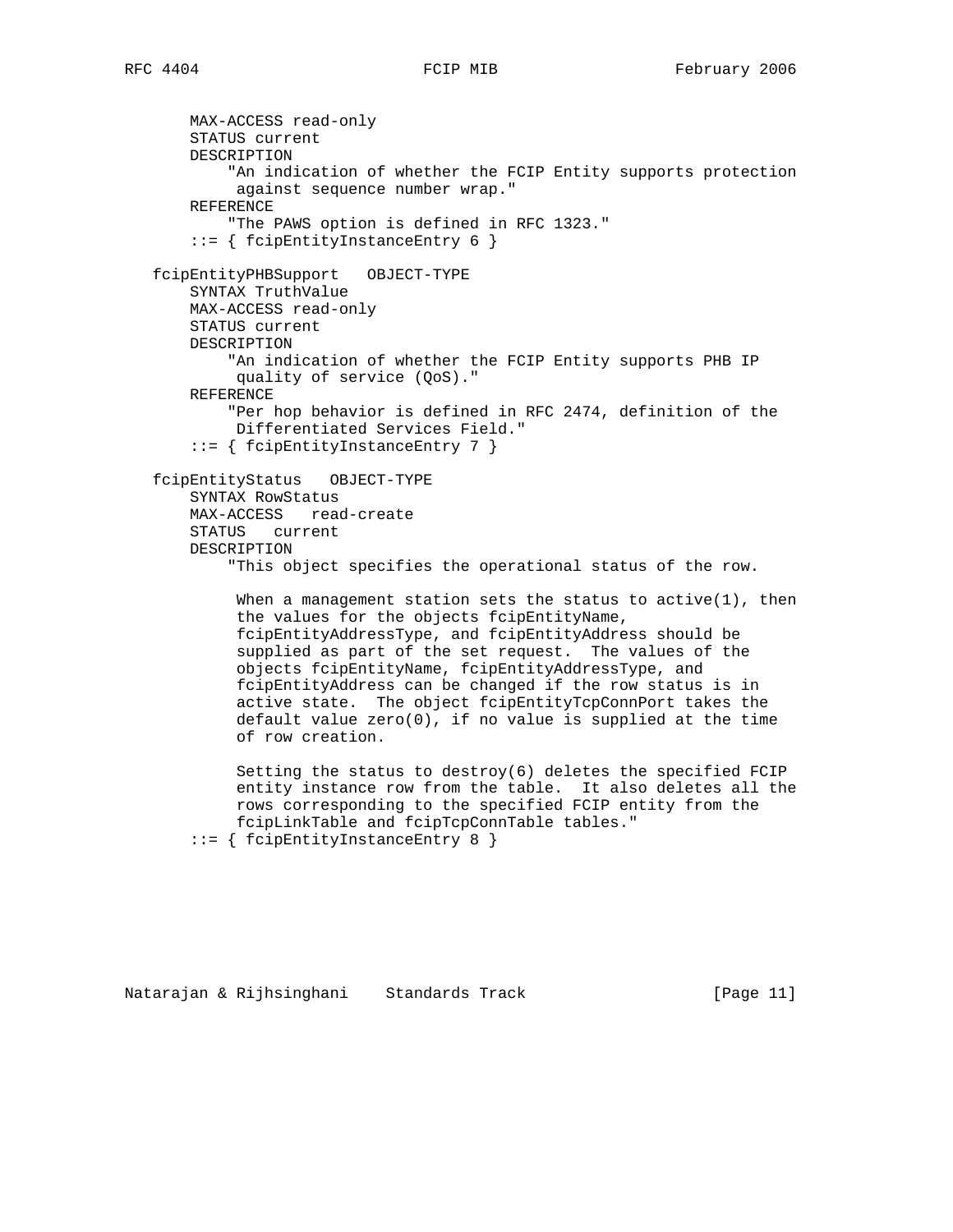```
 -- ******************************************************************
   -- The FCIP Link Table
  - fcipLinkTable OBJECT-TYPE
      SYNTAX SEQUENCE OF FcipLinkEntry
      MAX-ACCESS not-accessible
      STATUS current
      DESCRIPTION
          "Information about FCIP links that exist on this device."
     ::= \{ \text{fcipConfig 5 } \} fcipLinkEntry OBJECT-TYPE
      SYNTAX FcipLinkEntry
      MAX-ACCESS not-accessible
      STATUS current
      DESCRIPTION
          "A conceptual row of the FCIP link table containing
          information about a particular FCIP link. The values of the
          read-create objects in this table are persistent across
          system restarts."
      INDEX { fcipEntityId, fcipLinkIndex }
     ::= \{ \text{fcipLinkTable 1} \} FcipLinkEntry ::=
      SEQUENCE {
                 fcipLinkIndex Unsigned32,
                 fcipLinkIfIndex InterfaceIndex,
fcipLinkCost Unsigned32,
 fcipLinkLocalFcipEntityMode FcipEntityMode,
                 fcipLinkLocalFcipEntityAddressType InetAddressType,
 fcipLinkLocalFcipEntityAddress InetAddress,
 fcipLinkRemFcipEntityWWN FcNameIdOrZero,
 fcipLinkRemFcipEntityId FcipEntityId,
 fcipLinkRemFcipEntityAddressType InetAddressType,
 fcipLinkRemFcipEntityAddress InetAddress,
fcipLinkStatus and the RowStatus,
               fcipLinkCreateTime TimeStamp
   }
   fcipLinkIndex OBJECT-TYPE
      SYNTAX Unsigned32 (1..4294967295)
      MAX-ACCESS not-accessible
      STATUS current
      DESCRIPTION
          "An arbitrary integer that uniquely identifies one FCIP link
          within an FCIP entity."
      ::= { fcipLinkEntry 1 }
```
Natarajan & Rijhsinghani Standards Track (Page 12)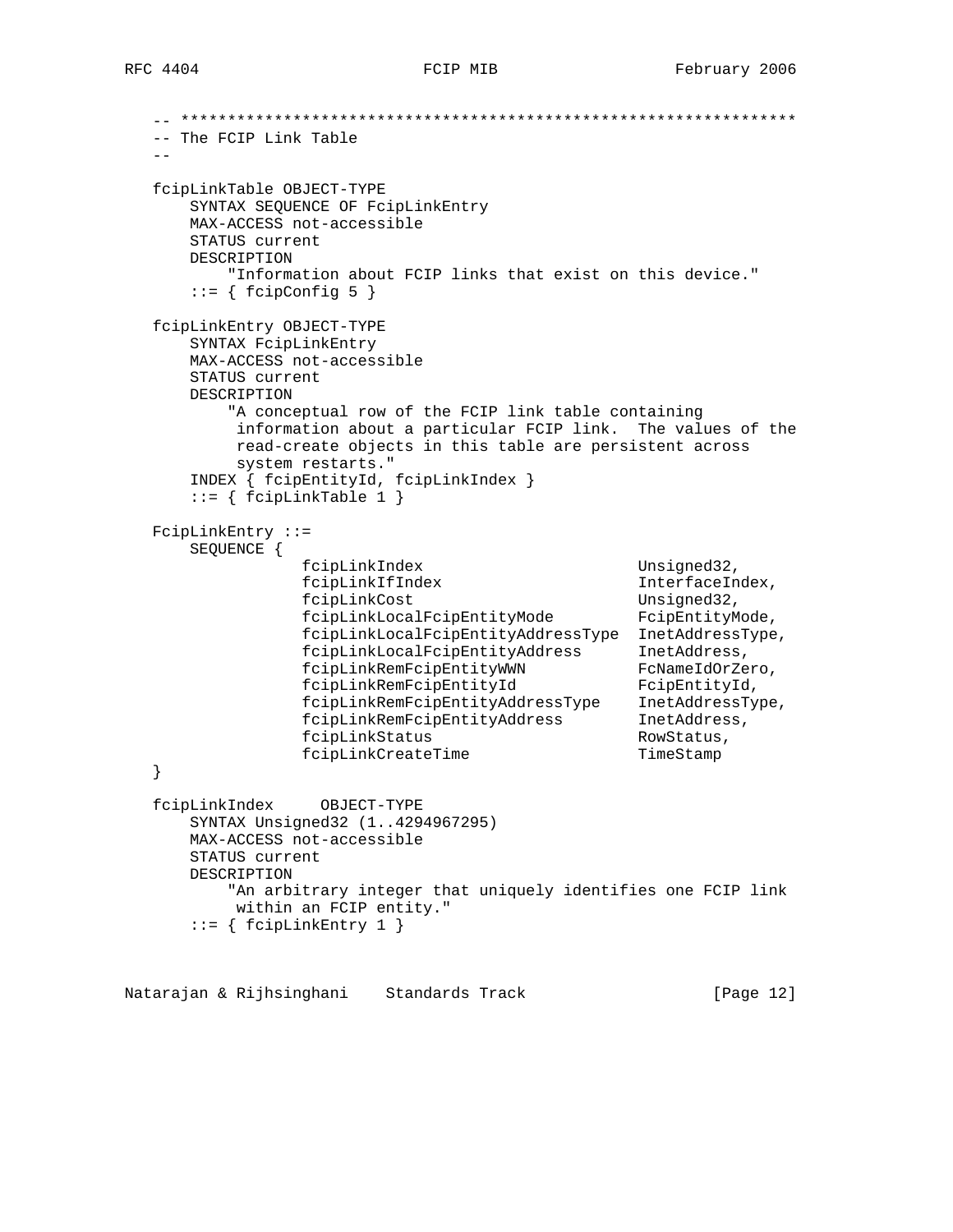```
 fcipLinkIfIndex OBJECT-TYPE
    SYNTAX InterfaceIndex
    MAX-ACCESS read-only
    STATUS current
    DESCRIPTION
         "The ifIndex value of the virtual interface corresponding to
         the FCIP Link running over TCP/IP."
     ::= { fcipLinkEntry 2 }
 fcipLinkCost OBJECT-TYPE
    SYNTAX Unsigned32
    MAX-ACCESS read-create
    STATUS current
    DESCRIPTION
        "The FSPF cost associated with this FCIP Link."
    DEFVAL { 0 }
     ::= { fcipLinkEntry 3 }
 fcipLinkLocalFcipEntityMode OBJECT-TYPE
    SYNTAX FcipEntityMode
    MAX-ACCESS read-only
    STATUS current
    DESCRIPTION
         "The mode of the local end of the FCIP link."
     ::= { fcipLinkEntry 4 }
 fcipLinkLocalFcipEntityAddressType OBJECT-TYPE
     SYNTAX InetAddressType
    MAX-ACCESS read-create
    STATUS current
    DESCRIPTION
         "The type of Internet address contained in the corresponding
         instance of fcipLinkLocalFcipEntityAddress. Only address
         types IPv4 and IPv6 are supported."
     ::= { fcipLinkEntry 5 }
 fcipLinkLocalFcipEntityAddress OBJECT-TYPE
    SYNTAX InetAddress
    MAX-ACCESS read-create
    STATUS current
    DESCRIPTION
         "The Internet address for the local end of this FCIP Link.
          The format of this object is determined by the value of the
         fcipLinkLocalFcipEntityAddressType object."
    ::= { fcipLinkEntry 6 }
 fcipLinkRemFcipEntityWWN OBJECT-TYPE
    SYNTAX FcNameIdOrZero
```
Natarajan & Rijhsinghani Standards Track [Page 13]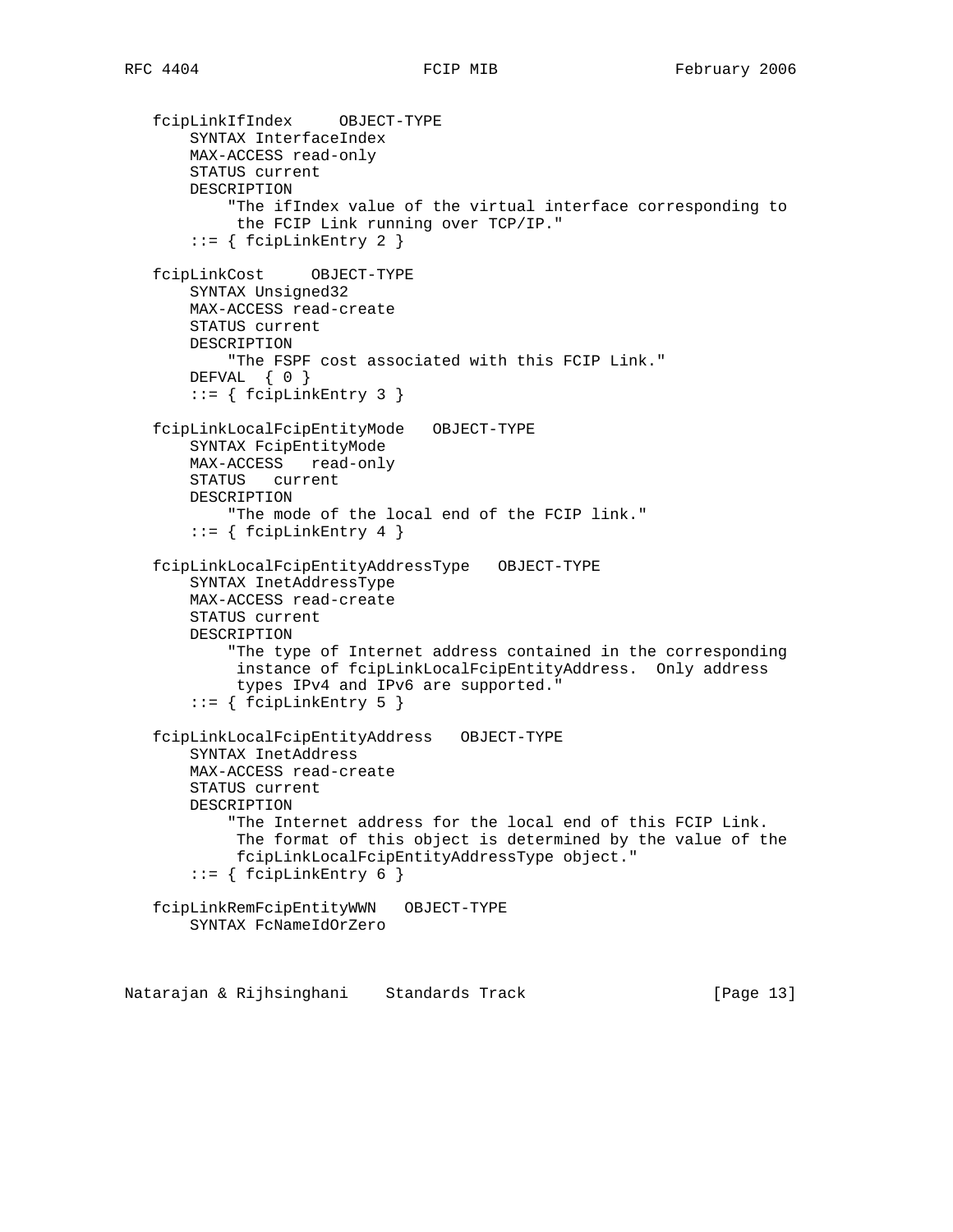MAX-ACCESS read-create STATUS current DESCRIPTION "The World Wide Name of the remote FC Fabric Entity." REFERENCE "RFC 3821, Section 7.1, FCIP Special Frame Format"  $::=$  { fcipLinkEntry 7 } fcipLinkRemFcipEntityId OBJECT-TYPE SYNTAX FcipEntityId MAX-ACCESS read-create STATUS current DESCRIPTION "The remote FCIP entity's identifier." REFERENCE "RFC 3821, Section 7.1, FCIP Special Frame Format"  $::=$  { fcipLinkEntry 8 } fcipLinkRemFcipEntityAddressType OBJECT-TYPE SYNTAX InetAddressType MAX-ACCESS read-create STATUS current DESCRIPTION "The type of Internet address contained in the corresponding instance of fcipLinkRemFcipEntityAddress. Only address types IPv4 and IPv6 are supported." ::= { fcipLinkEntry 9 } fcipLinkRemFcipEntityAddress OBJECT-TYPE SYNTAX InetAddress MAX-ACCESS read-create STATUS current DESCRIPTION "The Internet address for the remote end of this FCIP Link. The format of this object is determined by the value of the fcipLinkRemFcipEntityAddressType object." ::= { fcipLinkEntry 10 } fcipLinkStatus OBJECT-TYPE SYNTAX RowStatus MAX-ACCESS read-create STATUS current DESCRIPTION "This object specifies the operational status of the row. The values of objects fcipLinkLocalFcipEntityAddressType, fcipLinkLocalFcipEntityAddress, fcipLinkRemFcipEntityWWN, fcipLinkRemFcipEntityId, fcipLinkRemFcipEntityAddressType, Natarajan & Rijhsinghani Standards Track [Page 14]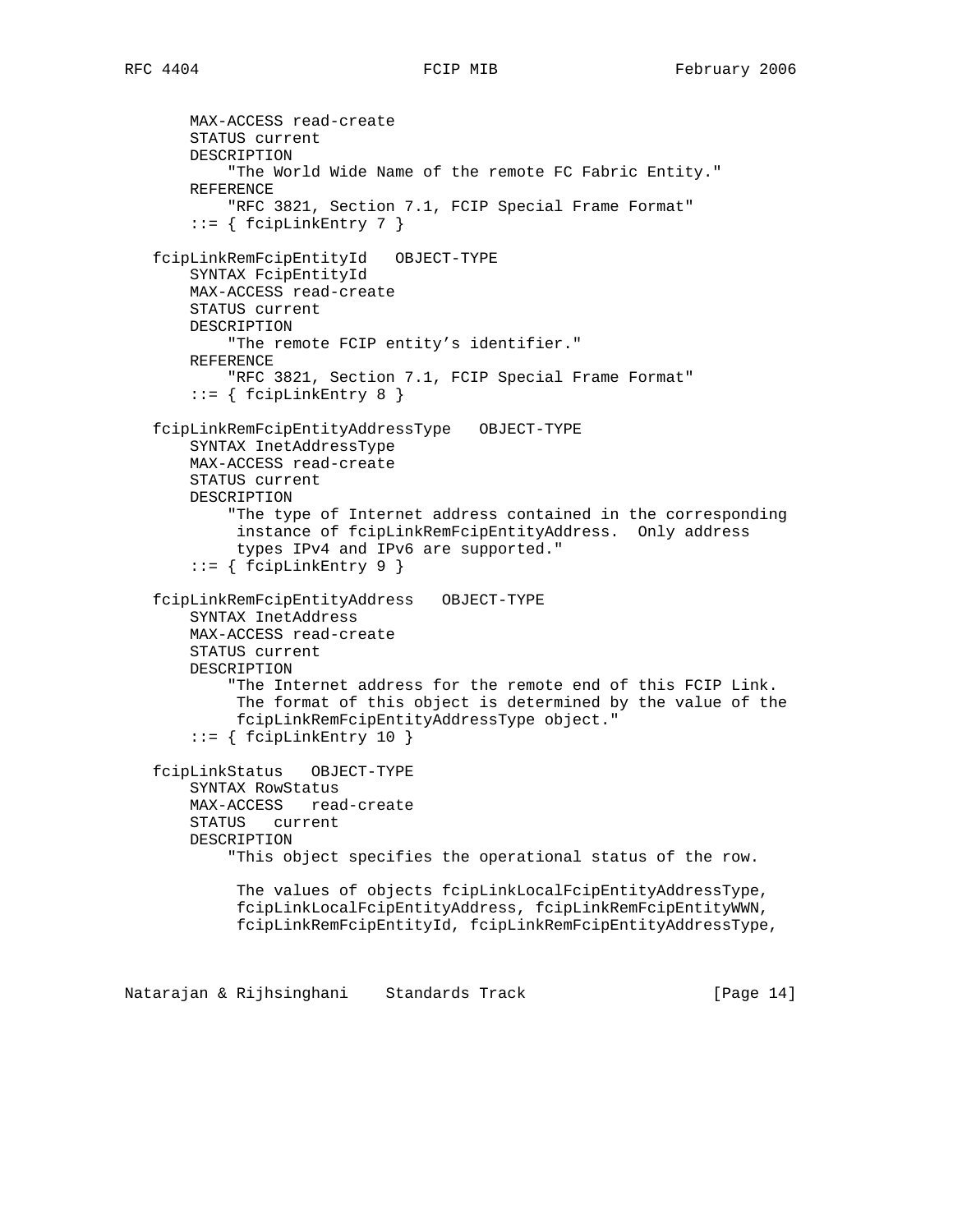```
 and fcipLinkRemFcipEntityAddress can be changed if the row
 is in active(1) state. The object fcipLinkCost is set to
 the value zero(0) if no value is supplied at the time of row
            creation.
            Setting the status to destroy(6) deletes the specified FCIP
            link from the table. It also deletes all rows corresponding
            to the specified FCIP link from the fcipTcpConnTable table."
       ::= { fcipLinkEntry 11 }
   fcipLinkCreateTime OBJECT-TYPE
       SYNTAX TimeStamp
       MAX-ACCESS read-only
       STATUS current
       DESCRIPTION
           "The value of sysUpTime when this entry was last created."
       ::= { fcipLinkEntry 12 }
   -- ******************************************************************
   -- The TCP Connection Table
  - fcipTcpConnTable OBJECT-TYPE
       SYNTAX SEQUENCE OF FcipTcpConnEntry
       MAX-ACCESS not-accessible
       STATUS current
       DESCRIPTION
            "Information about existing TCP connections. Each FCIP link
            within an FCIP entity manages one or more TCP connections.
            The FCIP entity employs a Data Engine for each TCP
            connection for handling FC frame encapsulation,
            de-encapsulation, and transmission of FCIP frames on the
            connection."
       ::= { fcipConfig 6 }
   fcipTcpConnEntry OBJECT-TYPE
       SYNTAX FcipTcpConnEntry
       MAX-ACCESS not-accessible
       STATUS current
       DESCRIPTION
            "A conceptual row of the FCIP TCP Connection table containing
            information about a particular TCP connection."
        INDEX { fcipEntityId,
               fcipLinkIndex,
               fcipTcpConnLocalPort,
               fcipTcpConnRemPort}
        ::= { fcipTcpConnTable 1 }
```
Natarajan & Rijhsinghani Standards Track [Page 15]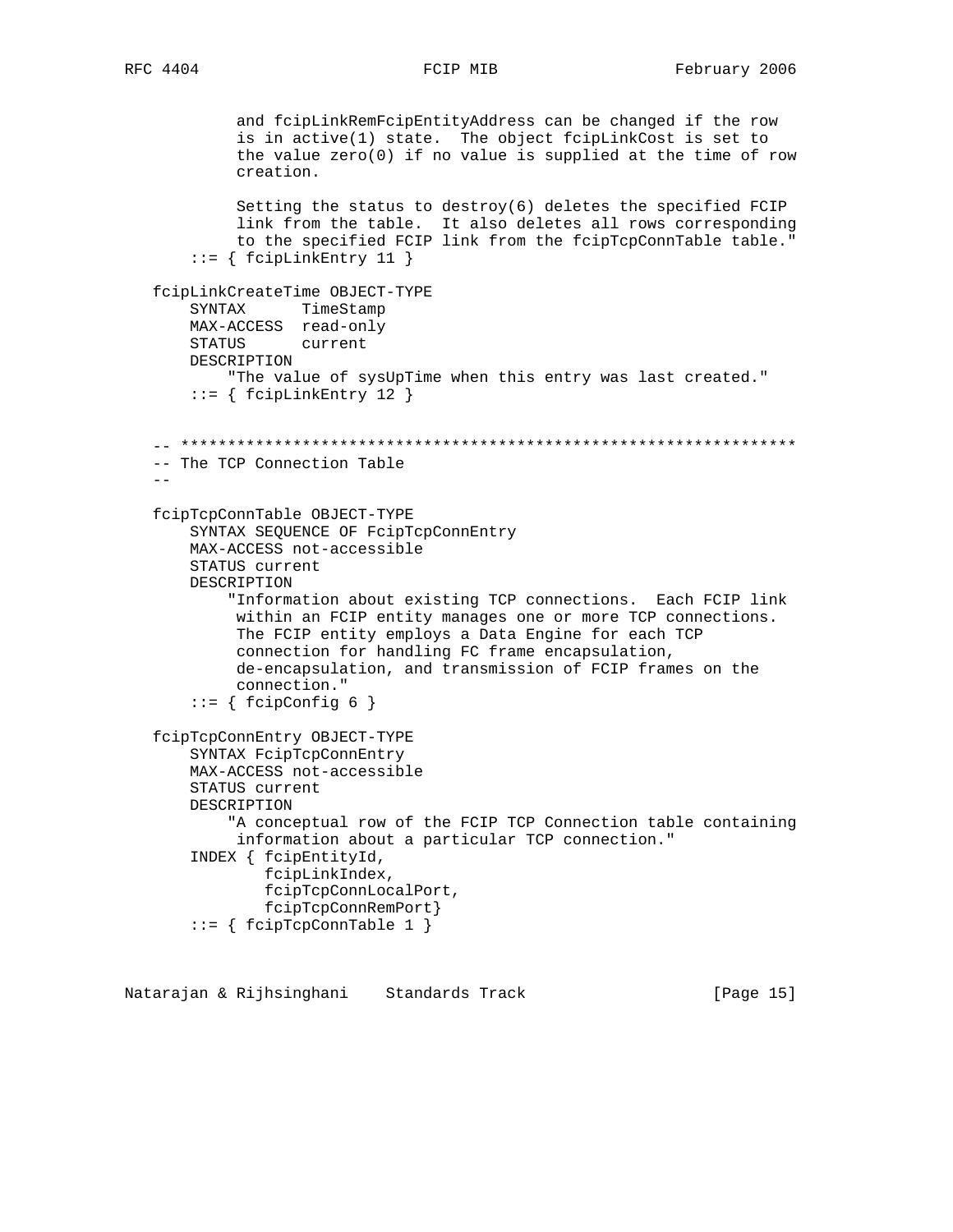FcipTcpConnEntry ::= SEQUENCE { fcipTcpConnLocalPort InetPortNumber, fcipTcpConnRemPort InetPortNumber, fcipTcpConnRWSize Unsigned32, fcipTcpConnRWSize Unsigned32<br>fcipTcpConnMSS Unsigned32 } fcipTcpConnLocalPort OBJECT-TYPE SYNTAX InetPortNumber MAX-ACCESS not-accessible STATUS current DESCRIPTION "The local port number for this TCP connection." ::= { fcipTcpConnEntry 1 } fcipTcpConnRemPort OBJECT-TYPE SYNTAX InetPortNumber MAX-ACCESS not-accessible STATUS current DESCRIPTION "The remote port number for this TCP connection." ::= { fcipTcpConnEntry 2 } fcipTcpConnRWSize OBJECT-TYPE SYNTAX Unsigned32 MAX-ACCESS read-only STATUS current DESCRIPTION "The default maximum TCP Receiver Window size for this TCP connection." ::= { fcipTcpConnEntry 3 } fcipTcpConnMSS OBJECT-TYPE SYNTAX Unsigned32 MAX-ACCESS read-only STATUS current DESCRIPTION "The TCP Maximum Segment Size (MSS) for this TCP connection." ::= { fcipTcpConnEntry 4 }

```
Natarajan & Rijhsinghani Standards Track [Page 16]
```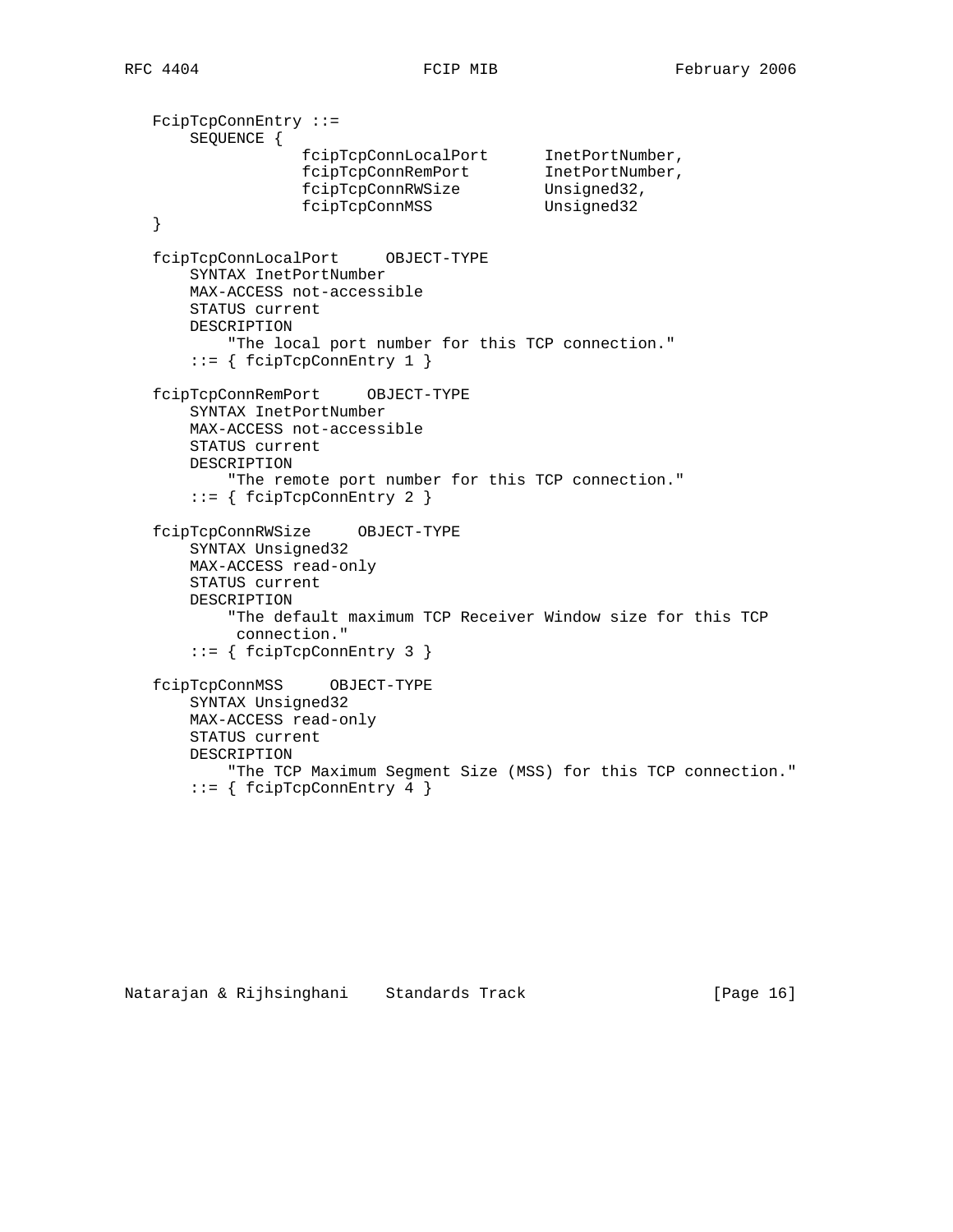-- \*\*\*\*\*\*\*\*\*\*\*\*\*\*\*\*\*\*\*\*\*\*\*\*\*\*\*\*\*\*\*\*\*\*\*\*\*\*\*\*\*\*\*\*\*\*\*\*\*\*\*\*\*\*\*\*\*\*\*\*\*\*\*\*\*\* -- The Dynamic Route Table  $$  fcipDynamicRouteTable OBJECT-TYPE SYNTAX SEQUENCE OF FcipDynamicRouteEntry MAX-ACCESS not-accessible STATUS current DESCRIPTION "Information about dynamically discovered routing information. The FCIP device may use the SLPv2 protocol in conjunction with other protocols (say, FSPF) for dynamically discovering other FCIP entities and may populate this table with FCIP link information for each Destination Address Identifier."  $::= \{ \text{fcipConfig 7 } \}$  fcipDynamicRouteEntry OBJECT-TYPE SYNTAX FcipDynamicRouteEntry MAX-ACCESS not-accessible STATUS current DESCRIPTION "A conceptual row of the FCIP Dynamic Route Table containing information about a particular FCIP route." INDEX { fcipEntityId, fcipDynamicRouteDID } ::= { fcipDynamicRouteTable 1 } FcipDynamicRouteEntry ::= SEQUENCE { fcipDynamicRouteDID FcipDomainIdInOctetForm, fcipDynamicRouteLinkIndex Unsigned32 } fcipDynamicRouteDID OBJECT-TYPE SYNTAX FcipDomainIdInOctetForm MAX-ACCESS not-accessible STATUS current DESCRIPTION "8-bit ID of a Fibre Channel Domain that is reachable from this FCIP device." ::= { fcipDynamicRouteEntry 1 } fcipDynamicRouteLinkIndex OBJECT-TYPE SYNTAX Unsigned32 (1..4294967295) MAX-ACCESS read-only STATUS current DESCRIPTION "The FCIP Link used to reach the domain specified by the

Natarajan & Rijhsinghani Standards Track [Page 17]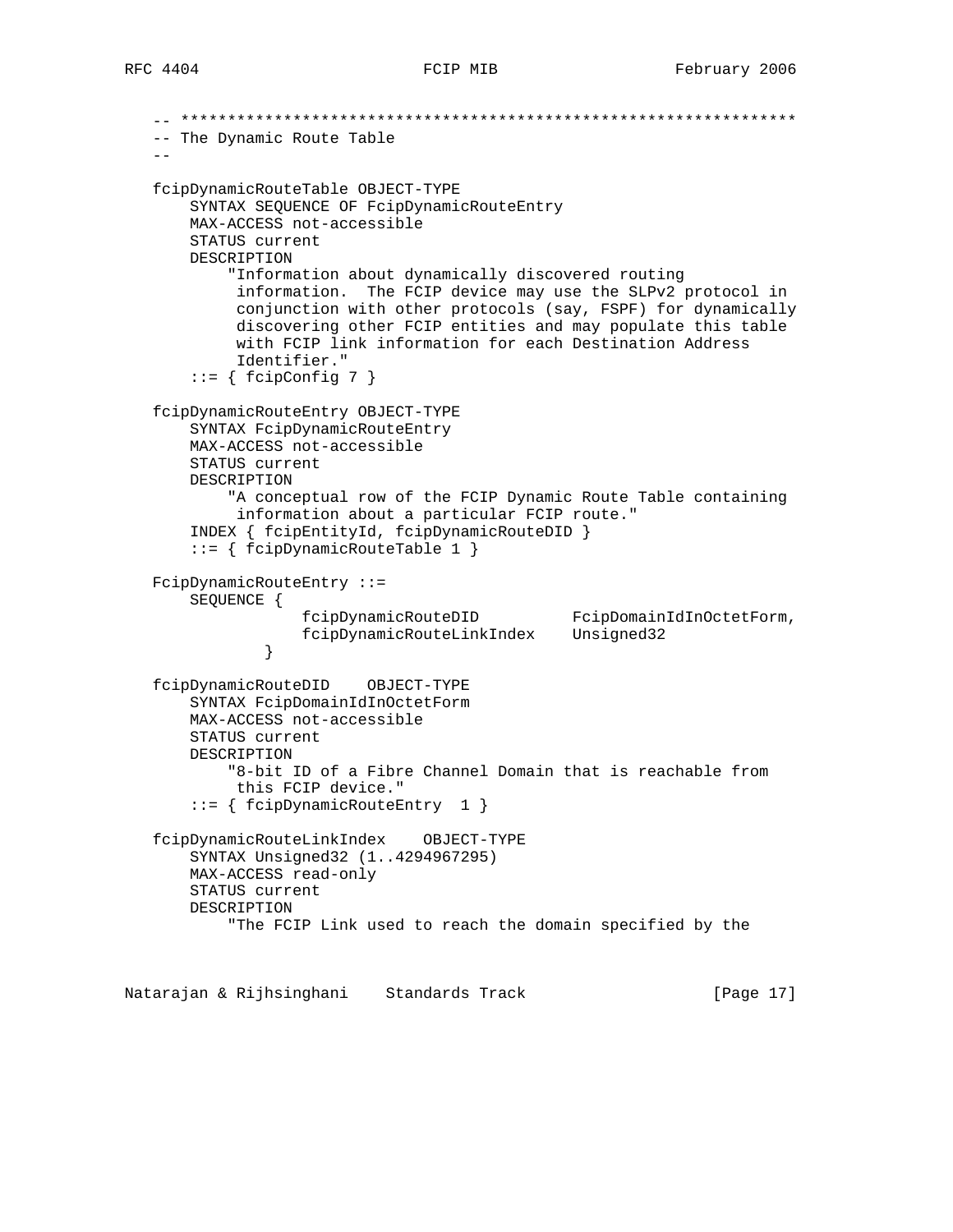corresponding instance of fcipDynamicRouteDID. The link identified by a value of this object is the same FCIP link as identified by the same value of fcipLinkIndex for the same FCIP entity." ::= { fcipDynamicRouteEntry 2 } -- \*\*\*\*\*\*\*\*\*\*\*\*\*\*\*\*\*\*\*\*\*\*\*\*\*\*\*\*\*\*\*\*\*\*\*\*\*\*\*\*\*\*\*\*\*\*\*\*\*\*\*\*\*\*\*\*\*\*\*\*\*\*\*\*\*\* -- The Static Route Table  $$  fcipStaticRouteTable OBJECT-TYPE SYNTAX SEQUENCE OF FcipStaticRouteEntry MAX-ACCESS not-accessible STATUS current DESCRIPTION "Information about static route entries configured by the Network Admin. In the absence of dynamic discovery of remote FCIP entities, the Network Manager will figure out all remote FCIP devices that are reachable from this device and populate this table with FCIP link information for each Domain ID. At any time, both static and dynamic routing can be active, and an entry in the static route table for a given DID takes precedence over the entry in the dynamic route table for the same Domain ID."  $::=$  { fcipConfig 8 } fcipStaticRouteEntry OBJECT-TYPE SYNTAX FcipStaticRouteEntry MAX-ACCESS not-accessible STATUS current DESCRIPTION "A conceptual row of the FCIP Static Route Table containing information about a particular FCIP route. The values of the read-create objects in this table are persistent across system restarts." INDEX { fcipEntityId, fcipStaticRouteDID } ::= { fcipStaticRouteTable 1 } FcipStaticRouteEntry ::= SEQUENCE { fcipStaticRouteDID FcipDomainIdInOctetForm, fcipStaticRouteLinkIndex Unsigned32, fcipStaticRouteStatus RowStatus } fcipStaticRouteDID OBJECT-TYPE SYNTAX FcipDomainIdInOctetForm

Natarajan & Rijhsinghani Standards Track [Page 18]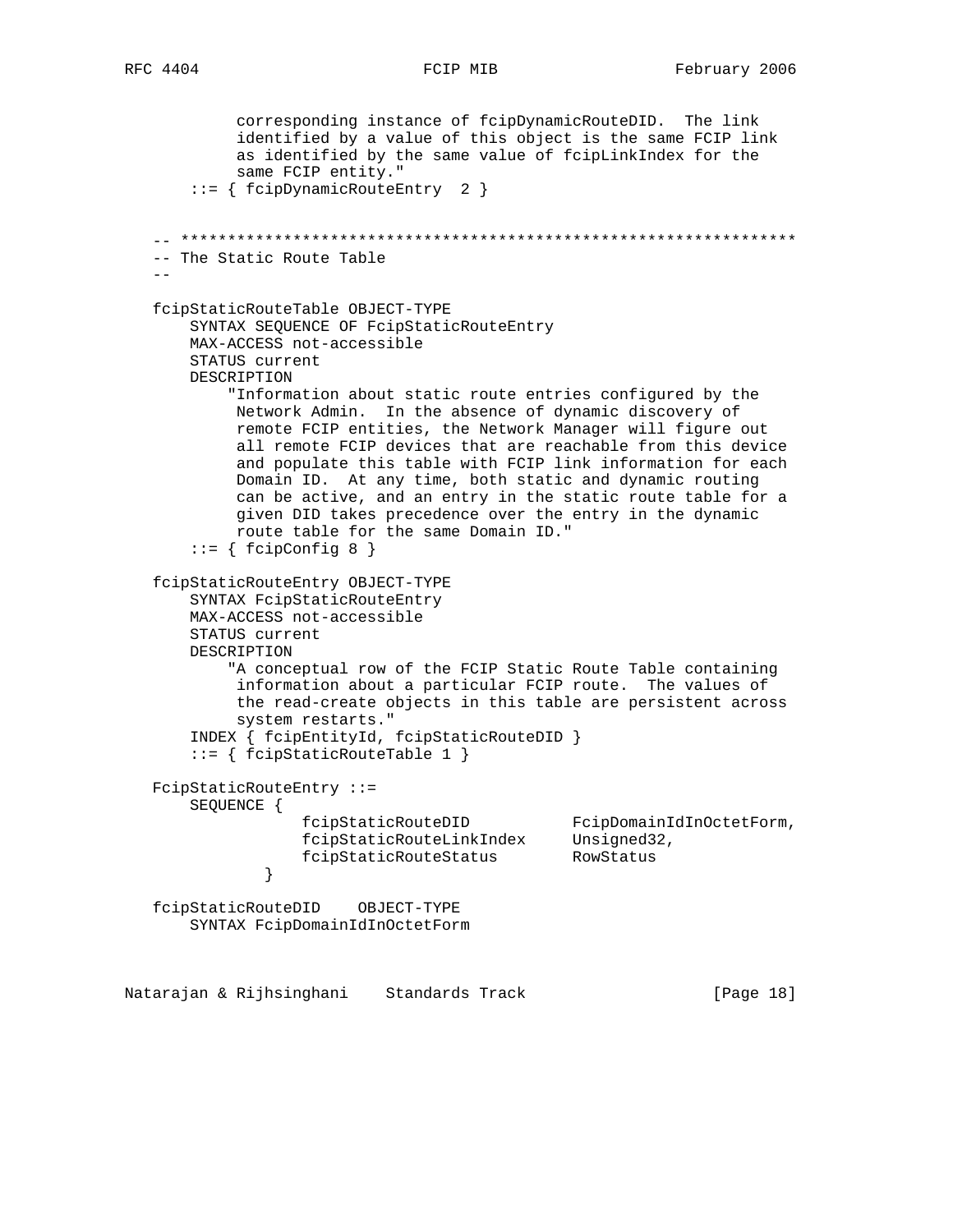MAX-ACCESS not-accessible STATUS current DESCRIPTION "8-bit ID of a Fibre Channel Domain that is reachable from this FCIP device." ::= { fcipStaticRouteEntry 1 } fcipStaticRouteLinkIndex OBJECT-TYPE SYNTAX Unsigned32 (1..4294967295) MAX-ACCESS read-create STATUS current DESCRIPTION "The FCIP Link used to reach the domain specified by the corresponding instance of fcipStaticRouteDID. The link identified by a value of this object is the same FCIP link as identified by the same value of fcipLinkIndex for the same FCIP entity." ::= { fcipStaticRouteEntry 2 } fcipStaticRouteStatus OBJECT-TYPE SYNTAX RowStatus MAX-ACCESS read-create STATUS current DESCRIPTION "This object specifies the operational status of the row. When a management station sets the status to active(1), the values for the object fcipStaticRouteLinkIndex should be supplied as part of the set request. Setting the status to destroy(6) deletes the specified FCIP static route entry from the table." ::= { fcipStaticRouteEntry 3 } -- \*\*\*\*\*\*\*\*\*\*\*\*\*\*\*\*\*\*\*\*\*\*\*\*\*\*\*\*\*\*\*\*\*\*\*\*\*\*\*\*\*\*\*\*\*\*\*\*\*\*\*\*\*\*\*\*\*\*\*\*\*\*\*\*\*\* -- The FCIP Discovery Domain Table - fcipDiscoveryDomainTable OBJECT-TYPE SYNTAX SEQUENCE OF FcipDiscoveryDomainEntry MAX-ACCESS not-accessible STATUS current DESCRIPTION "Information about FCIP Discovery Domains. Each FCIP Discovery Domain is associated with one or more FCIP entities." ::= { fcipConfig 9 }

Natarajan & Rijhsinghani Standards Track [Page 19]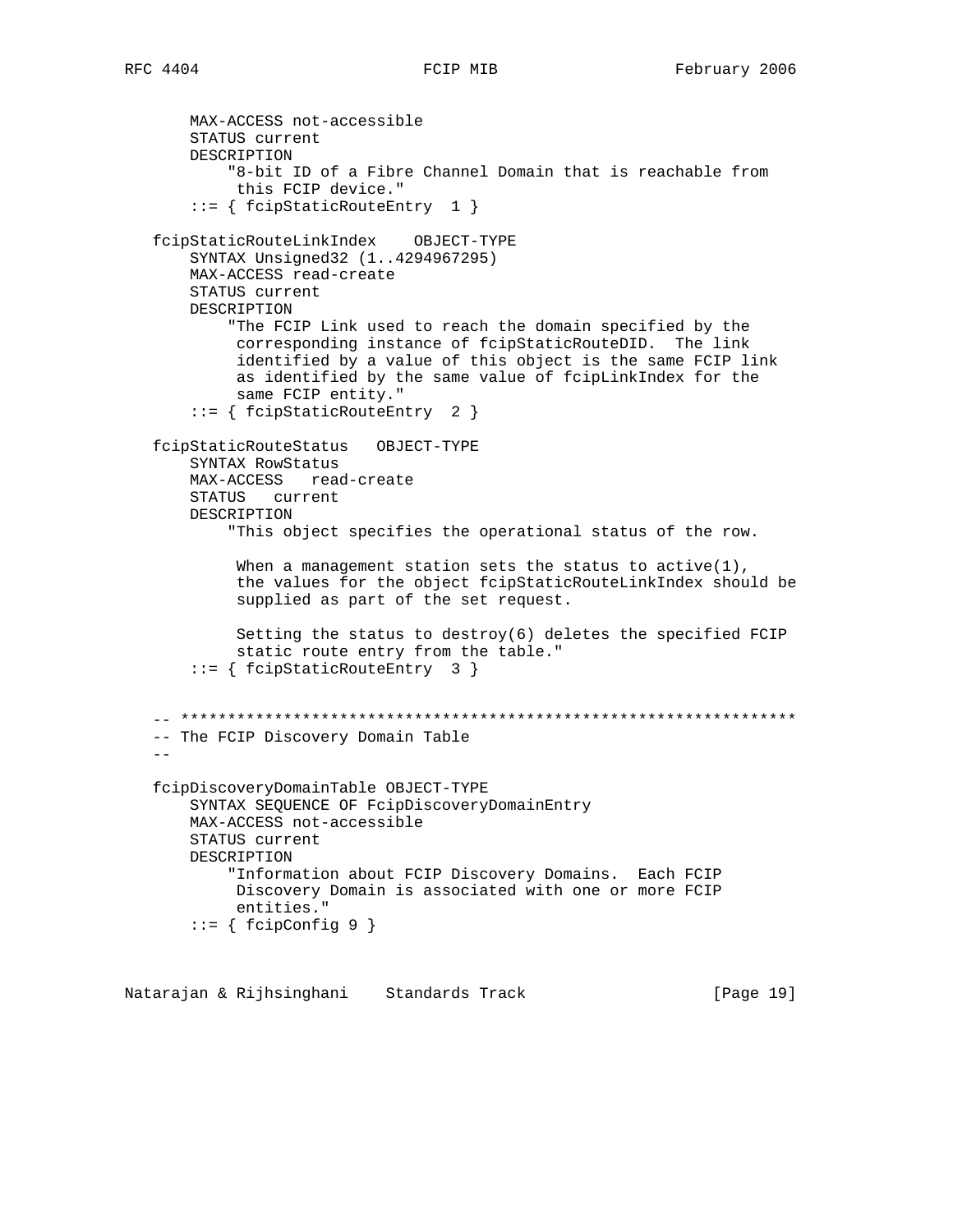```
 fcipDiscoveryDomainEntry OBJECT-TYPE
       SYNTAX FcipDiscoveryDomainEntry
       MAX-ACCESS not-accessible
       STATUS current
       DESCRIPTION
            "A conceptual row of the FCIP Discovery Domain Table
            containing information about a particular FCIP Discovery
            Domain that is associated with one or more FCIP entities.
            The values of the read-write object fcipDiscoveryDomainName
            are persistent across system restarts."
       INDEX { fcipEntityId, fcipDiscoveryDomainIndex }
       ::= { fcipDiscoveryDomainTable 1 }
   FcipDiscoveryDomainEntry ::=
       SEQUENCE {
 fcipDiscoveryDomainIndex Unsigned32,
 fcipDiscoveryDomainName SnmpAdminString
       }
   fcipDiscoveryDomainIndex OBJECT-TYPE
       SYNTAX Unsigned32 (1..4294967295)
       MAX-ACCESS not-accessible
       STATUS current
       DESCRIPTION
            "An integer that uniquely identifies an FCIP Discovery Domain
            associated with this FCIP entity."
       ::= { fcipDiscoveryDomainEntry 1 }
   fcipDiscoveryDomainName OBJECT-TYPE
       SYNTAX SnmpAdminString (SIZE (0..128))
       MAX-ACCESS read-write
       STATUS current
       DESCRIPTION
           "The name of this FCIP Discovery Domain."
       REFERENCE
           "RFC 3822, Section 4.1.1, FCIP Discovery Domains"
       ::= { fcipDiscoveryDomainEntry 2 }
```

```
Natarajan & Rijhsinghani Standards Track [Page 20]
```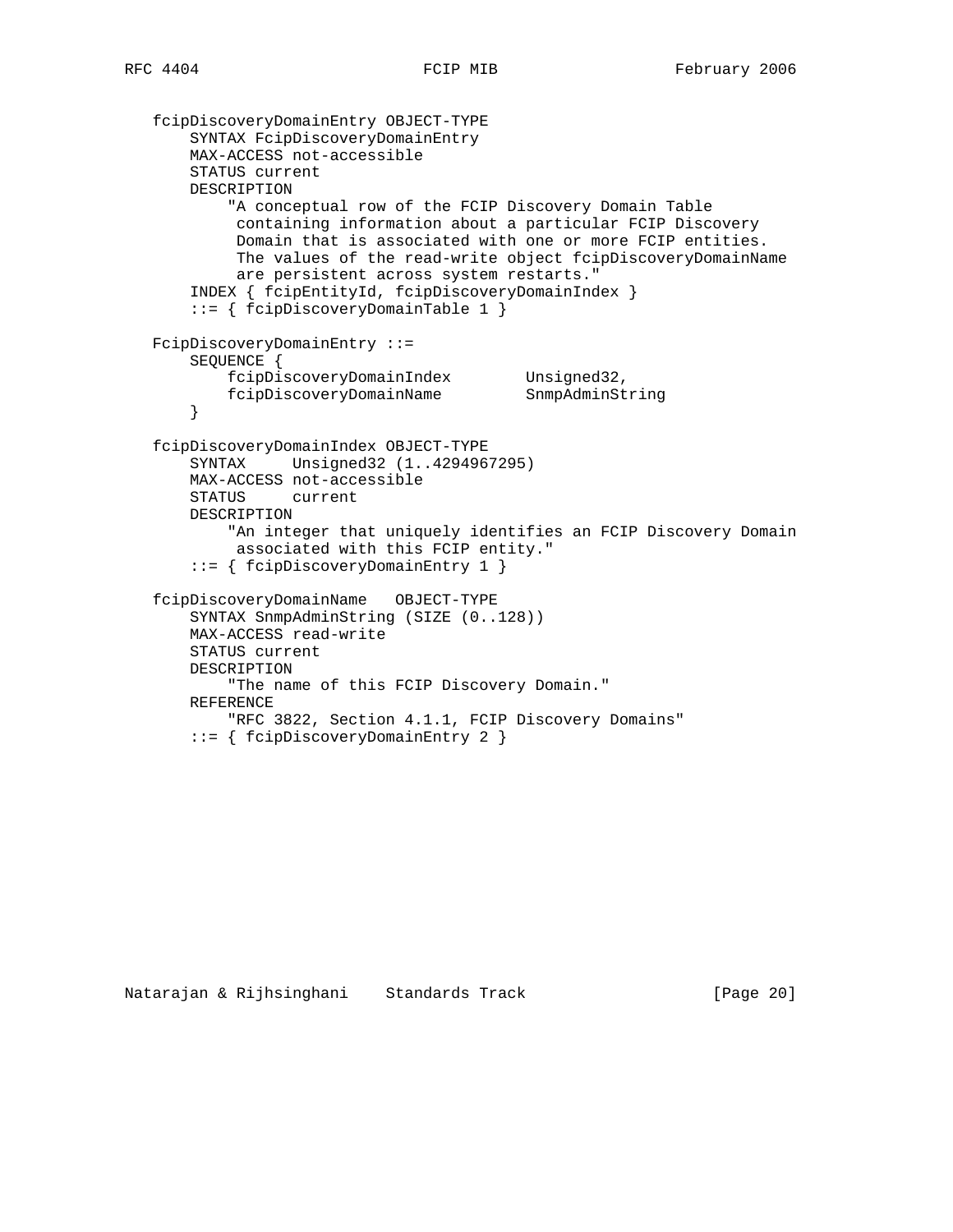```
 -- ******************************************************************
   -- The FCIP Link Errors
- fcipLinkErrorsTable OBJECT-TYPE
       SYNTAX SEQUENCE OF FcipLinkErrorsEntry
      MAX-ACCESS not-accessible
      STATUS current
      DESCRIPTION
          "A list of error counters for FCIP Links. Each counter
          records the number of times a particular error happened that
           caused a TCP connection to close down."
      REFERENCE
          "RFC 3821, Section 5.2, FCIP Link"
      ::= { fcipConfig 10 }
   fcipLinkErrorsEntry OBJECT-TYPE
       SYNTAX FcipLinkErrorsEntry
      MAX-ACCESS not-accessible
      STATUS current
      DESCRIPTION
          "A conceptual row of the FCIP Link Errors Table containing
          error counters for an FCIP Link."
       INDEX { fcipEntityId, fcipLinkIndex }
       ::= { fcipLinkErrorsTable 1 }
   FcipLinkErrorsEntry ::=
       SEQUENCE {
 fcipLinkFcipLossofFcSynchs Counter32,
 fcipLinkFcipEncapErrors Counter32,
 fcipLinkFcipNotReceivedSfResps Counter32,
fcipLinkFcipSfRespMismatches Counter32,
fcipLinkFcipSfInvalidNonces Counter32,
 fcipLinkFcipReceivedSfDuplicates Counter32,
 fcipLinkFcipSfInvalidWWNs Counter32,
 fcipLinkFcipBB2LkaTimeOuts Counter32,
 fcipLinkFcipSntpExpiredTimeStamps Counter32,
fcipLinkTcpTooManyErrors Counter32,
          fcipLinkTcpExcessiveDroppedDatagrams Counter32,
          fcipLinkTcpSaParamMismatches Counter32
       }
   fcipLinkFcipLossofFcSynchs OBJECT-TYPE
      SYNTAX Counter32
      MAX-ACCESS read-only
      STATUS current
      DESCRIPTION
          "The number of times FC synchronization was lost on this FCIP
```
Natarajan & Rijhsinghani Standards Track [Page 21]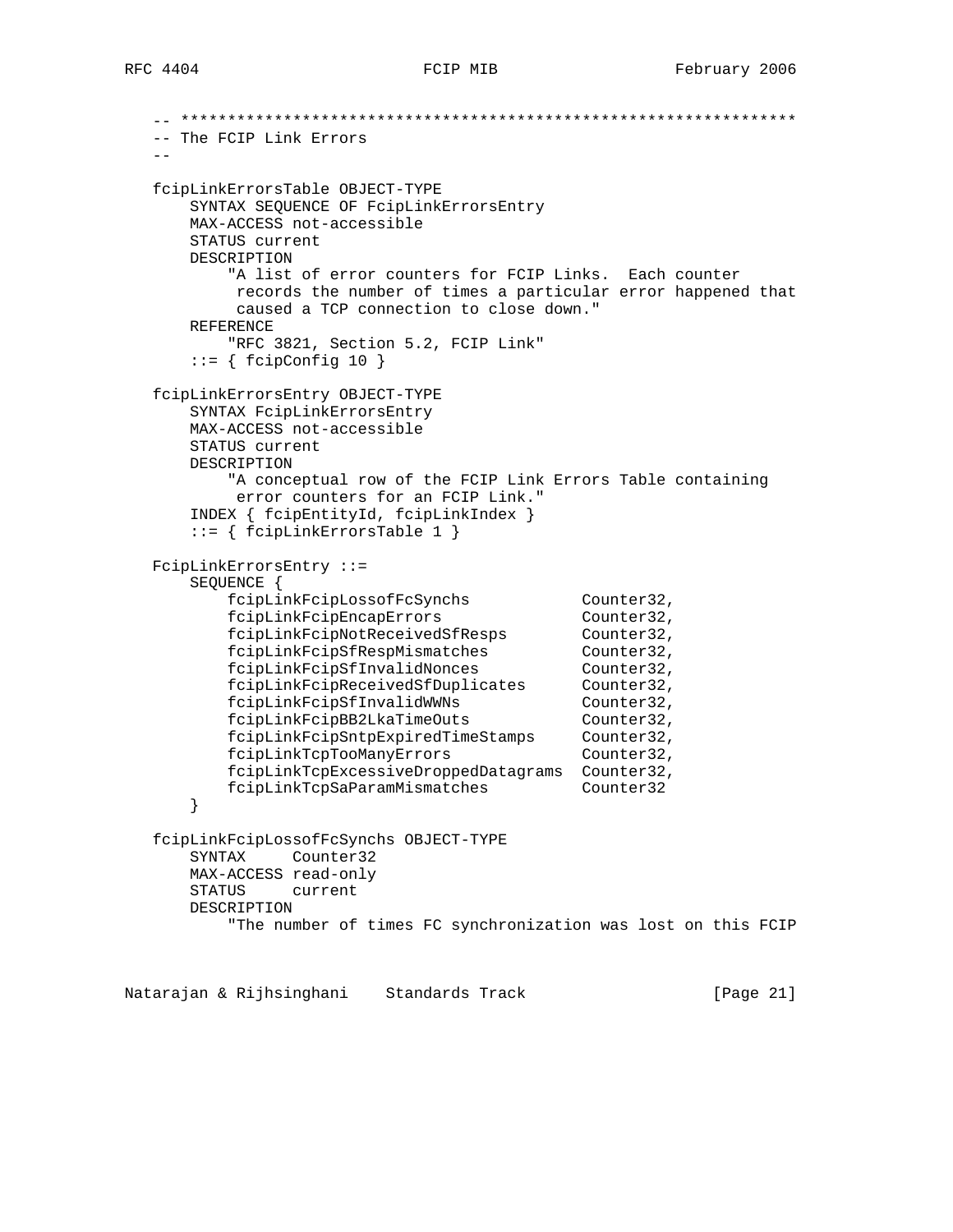```
 Link. The last discontinuity of this counter is indicated
         by fcipLinkCreateTime."
     ::= { fcipLinkErrorsEntry 1 }
 fcipLinkFcipEncapErrors OBJECT-TYPE
    SYNTAX Counter32
    MAX-ACCESS read-only
    STATUS current
    DESCRIPTION
         "The number of FCIP frames received with encapsulation errors
         such as improper header, format, or length. The last
         discontinuity of this counter is indicated by
         fcipLinkCreateTime."
     ::= { fcipLinkErrorsEntry 2 }
 fcipLinkFcipNotReceivedSfResps OBJECT-TYPE
    SYNTAX Counter32
    MAX-ACCESS read-only
    STATUS current
    DESCRIPTION
         "The number of times an FCIP Special Frame Response was
         expected but not received on this FCIP Link. The last
         discontinuity of this counter is indicated by
         fcipLinkCreateTime."
     ::= { fcipLinkErrorsEntry 3 }
 fcipLinkFcipSfRespMismatches OBJECT-TYPE
     SYNTAX Counter32
    MAX-ACCESS read-only
    STATUS current
    DESCRIPTION
         "The number of times FCIP Special Frame Bytes mismatch
         happened on this FCIP Link. The last discontinuity of this
         counter is indicated by fcipLinkCreateTime."
     ::= { fcipLinkErrorsEntry 4 }
 fcipLinkFcipSfInvalidNonces OBJECT-TYPE
     SYNTAX Counter32
    MAX-ACCESS read-only
    STATUS current
    DESCRIPTION
         "The number of times FCIP Special Frame Invalid Connection
         Nonce happened on this FCIP Link. The last discontinuity
         of this counter is indicated by fcipLinkCreateTime."
     ::= { fcipLinkErrorsEntry 5 }
 fcipLinkFcipReceivedSfDuplicates OBJECT-TYPE
    SYNTAX Counter32
```
Natarajan & Rijhsinghani Standards Track [Page 22]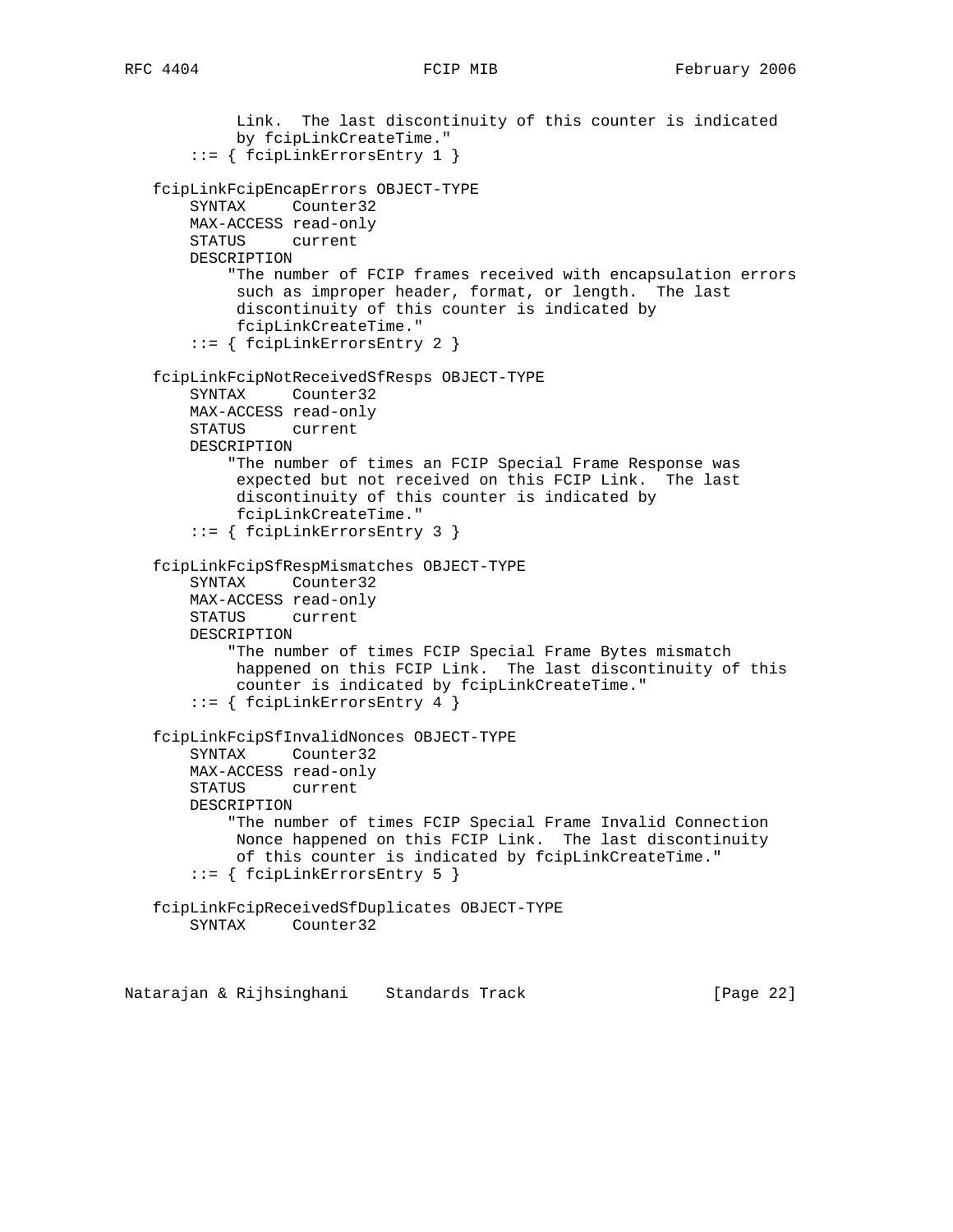```
 MAX-ACCESS read-only
    STATUS current
    DESCRIPTION
         "The number of times duplicate FCIP Special Frames were
         received on this FCIP Link. The last discontinuity of this
         counter is indicated by fcipLinkCreateTime."
     ::= { fcipLinkErrorsEntry 6 }
 fcipLinkFcipSfInvalidWWNs OBJECT-TYPE
     SYNTAX Counter32
    MAX-ACCESS read-only
    STATUS current
    DESCRIPTION
         "The number of times FCIP Special Frames with invalid
         destination FC Fabric Entity WWN were received on this FCIP
         Link. The last discontinuity of this counter is indicated
         by fcipLinkCreateTime."
     ::= { fcipLinkErrorsEntry 7 }
 fcipLinkFcipBB2LkaTimeOuts OBJECT-TYPE
    SYNTAX Counter32
    MAX-ACCESS read-only
    STATUS current
    DESCRIPTION
         "The number of FC Keep Alive Time-outs that occurred on
         this FCIP Link. The last discontinuity of this counter
         is indicated by fcipLinkCreateTime."
     ::= { fcipLinkErrorsEntry 8 }
 fcipLinkFcipSntpExpiredTimeStamps OBJECT-TYPE
    SYNTAX Counter32
    MAX-ACCESS read-only
    STATUS current
    DESCRIPTION
         "The number of frames discarded due to an expired Simple
         Network Time Protocol (SNTP) timestamp on this FCIP Link.
         The last discontinuity of this counter is indicated by
         fcipLinkCreateTime."
     ::= { fcipLinkErrorsEntry 9 }
 fcipLinkTcpTooManyErrors OBJECT-TYPE
    SYNTAX Counter32
    MAX-ACCESS read-only
    STATUS current
    DESCRIPTION
         "The number of TCP connections that closed down on this
         FCIP Link due to too many errors on the connection. The
         last discontinuity of this counter is indicated by
```
Natarajan & Rijhsinghani Standards Track [Page 23]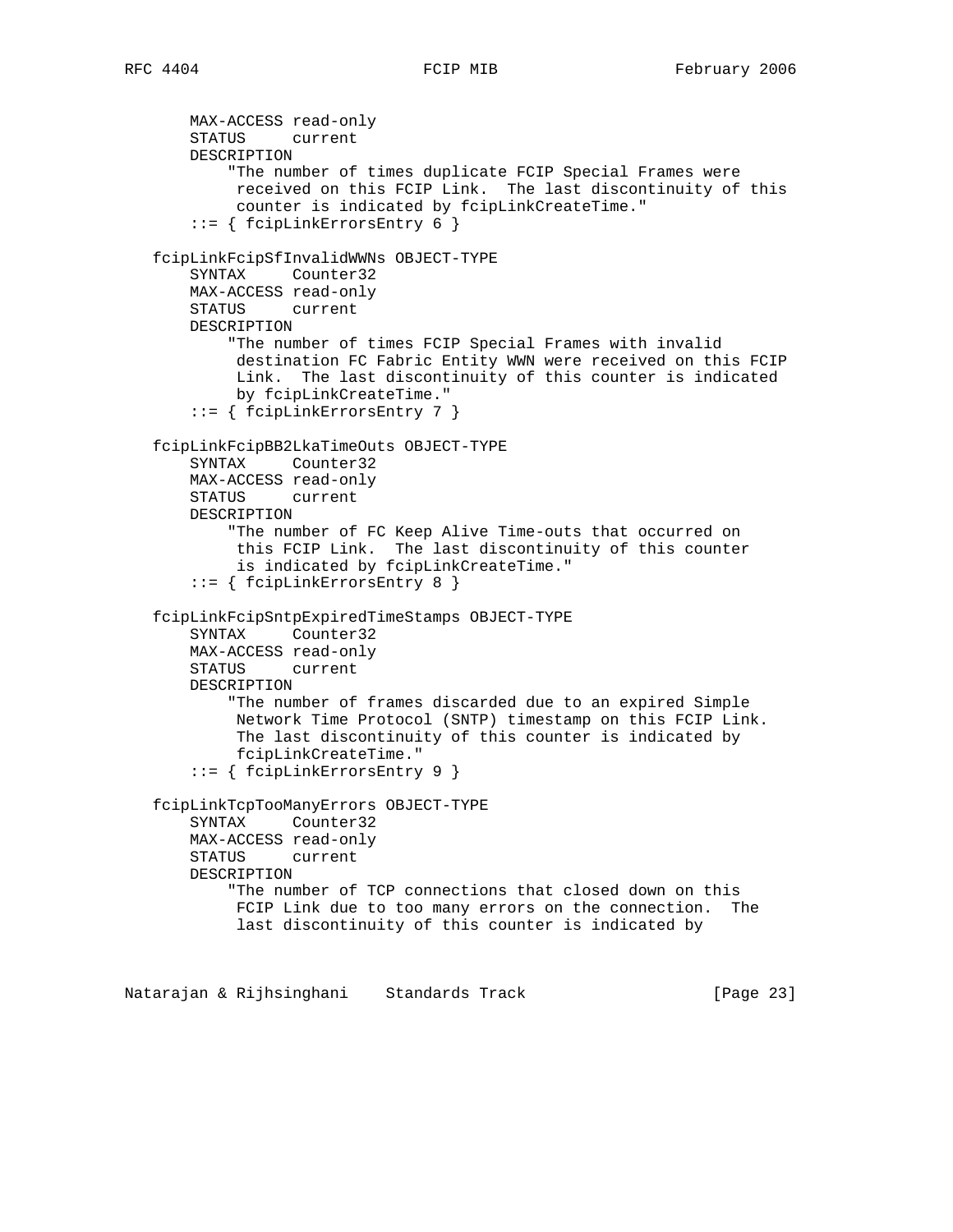```
 fcipLinkCreateTime."
     ::= { fcipLinkErrorsEntry 10 }
 fcipLinkTcpExcessiveDroppedDatagrams OBJECT-TYPE
     SYNTAX Counter32
    MAX-ACCESS read-only
    STATUS current
    DESCRIPTION
         "The number of TCP connections that closed down on this
         FCIP Link due to an excessive number of dropped FCIP
         packets. The last discontinuity of this counter is
         indicated by fcipLinkCreateTime."
     ::= { fcipLinkErrorsEntry 11 }
 fcipLinkTcpSaParamMismatches OBJECT-TYPE
     SYNTAX Counter32
    MAX-ACCESS read-only
    STATUS current
    DESCRIPTION
         "The number of times TCP connections with Security
         Association parameter mismatches were closed down on this
         FCIP Link. The last discontinuity of this counter is
         indicated by fcipLinkCreateTime."
    REFERENCE
         "RFC 3821, Section 9.4.2, TCP Connection Security
         Associations (SAs)"
     ::= { fcipLinkErrorsEntry 12 }
 -- ******************************************************************
 -- Conformance Statements
- - fcipCompliances OBJECT IDENTIFIER ::= { fcipConformance 1 }
 fcipGroups OBJECT IDENTIFIER ::= { fcipConformance 2 }
 fcipCompliance MODULE-COMPLIANCE
    STATUS current
    DESCRIPTION
         "Compliance statement for FCIP MIB."
   MODULE -- this module
        MANDATORY-GROUPS {
            fcipEntityScalarGroup,
             fcipEntityInstanceGroup,
             fcipLinkGroup,
             fcipTcpConnGroup,
             fcipDiscoveryDomainGroup,
             fcipLinkErrorsGroup
```
Natarajan & Rijhsinghani Standards Track [Page 24]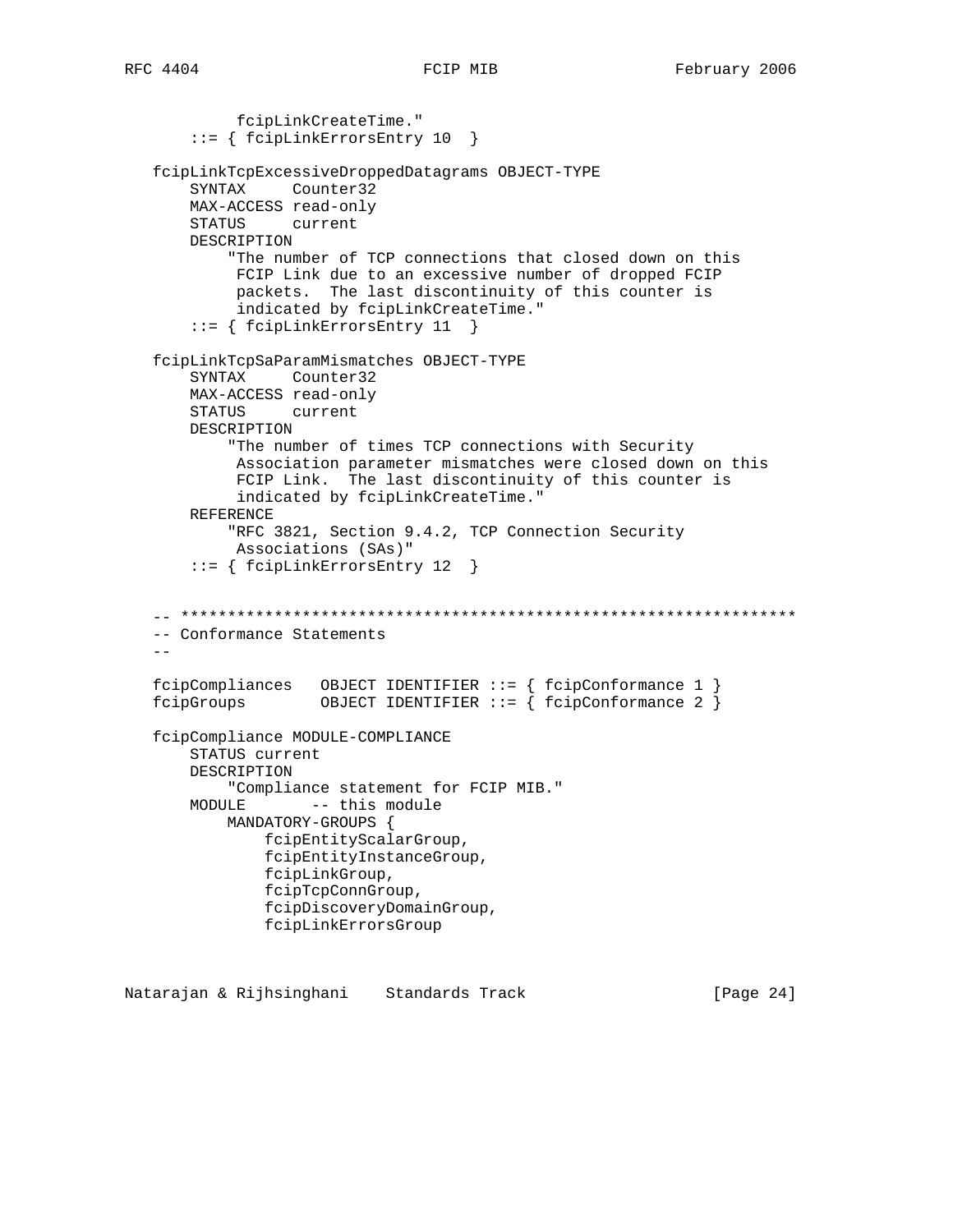} GROUP fcipDynamicRouteGroup DESCRIPTION "This group is mandatory only for systems that do not have these objects in any other FC MIB. It may be implemented even in that case for convenience." GROUP fcipStaticRouteGroup DESCRIPTION "This group is mandatory only for systems that do not have these objects in any other FC MIB. It may be implemented even in that case for convenience." OBJECT fcipEntityAddressType SYNTAX INTEGER { ipv4(1), ipv6(2) } DESCRIPTION "Only IPv4 and IPv6 address types need to be supported for addressing FCIP entities." OBJECT fcipEntityAddress SYNTAX InetAddress (SIZE(4|16)) DESCRIPTION "Size of FCIP entity's IP address depends on address type. FCIP entity address size is four if the IP address is IPv4 and sixteen if the IP address type is IPv6." OBJECT fcipLinkLocalFcipEntityAddressType SYNTAX INTEGER  $\{ \text{ipv4}(1), \text{ipv6}(2) \}$  DESCRIPTION "Only IPv4 and IPv6 address types need to be supported for addressing the local FCIP entities." OBJECT fcipLinkLocalFcipEntityAddress SYNTAX InetAddress (SIZE(4|16)) DESCRIPTION "Size of FCIP entity's IP address depends on address type. FCIP entity address size is four if the IP address is IPv4 and sixteen if the IP address type is IPv6." OBJECT fcipLinkRemFcipEntityAddressType SYNTAX INTEGER  $\{ \text{ipv4}(1), \text{ipv6}(2) \}$  DESCRIPTION "Only IPv4 and IPv6 address types need to be supported for addressing the remote FCIP entities." OBJECT fcipLinkRemFcipEntityAddress SYNTAX InetAddress (SIZE(4|16))

Natarajan & Rijhsinghani Standards Track [Page 25]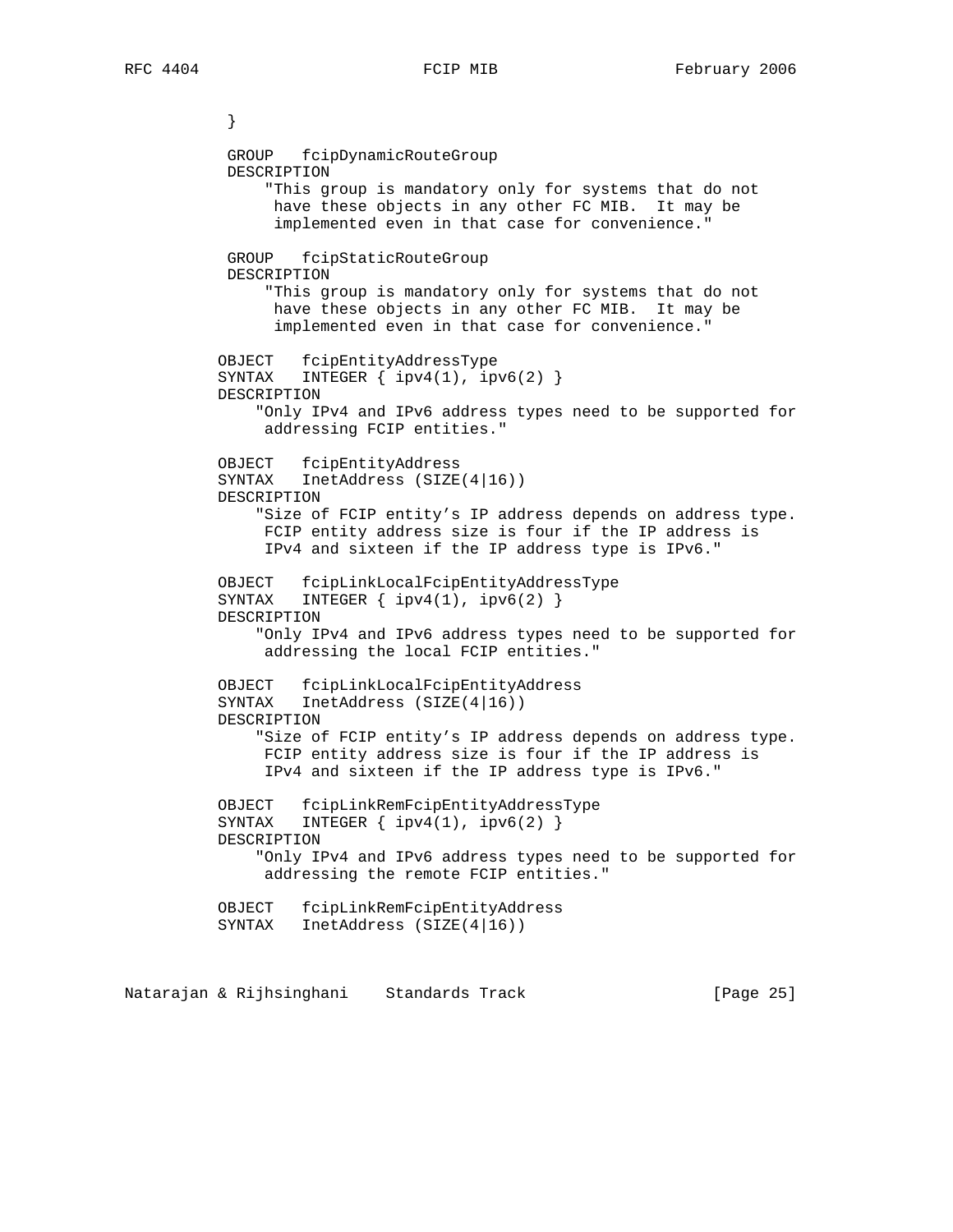```
 DESCRIPTION
               "Size of FCIP entity's IP address depends on the address
                type. FCIP entity address size is four if the IP address
                is IPv4 and sixteen if the IP address type is IPv6."
        ::= { fcipCompliances 1 }
   fcipEntityScalarGroup OBJECT-GROUP
        OBJECTS { fcipDynIpConfType,
                    fcipDeviceWWN,
                    fcipEntitySACKOption
        }
        STATUS current
        DESCRIPTION
            "Collection of scalar objects applicable to all FCIP
             instances."
   ::= \{ \text{fcipGroups 1 } \} fcipEntityInstanceGroup OBJECT-GROUP
        OBJECTS {
                     fcipEntityName,
                     fcipEntityAddressType,
                     fcipEntityAddress,
                     fcipEntityTcpConnPort,
                     fcipEntitySeqNumWrap,
                     fcipEntityPHBSupport,
                    fcipEntityStatus
 }
        STATUS current
        DESCRIPTION
            "A collection of objects providing information about FCIP
             instances."
   ::= { fcipGroups 2 }
   fcipLinkGroup OBJECT-GROUP
        OBJECTS {
                     fcipLinkIfIndex,
                     fcipLinkCost,
                     fcipLinkLocalFcipEntityMode,
                     fcipLinkLocalFcipEntityAddressType,
                     fcipLinkLocalFcipEntityAddress,
                     fcipLinkRemFcipEntityWWN,
                    fcipLinkRemFcipEntityId,
                     fcipLinkRemFcipEntityAddressType,
                     fcipLinkRemFcipEntityAddress,
                     fcipLinkStatus,
                     fcipLinkCreateTime
        }
```
Natarajan & Rijhsinghani Standards Track [Page 26]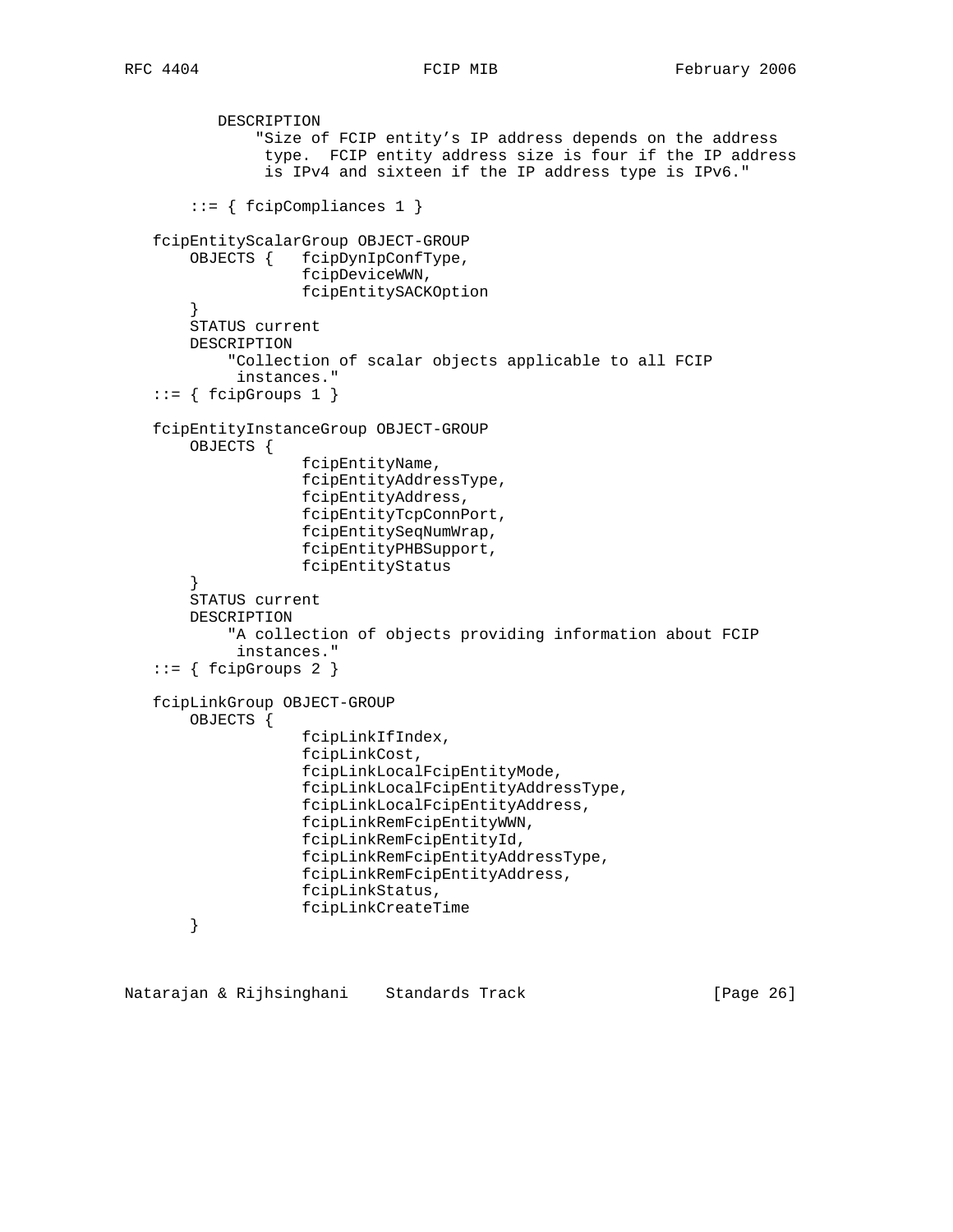```
 STATUS current
        DESCRIPTION
            "A collection of objects providing information about FCIP
             Links."
   ::= { fcipGroups 3 }
   fcipTcpConnGroup OBJECT-GROUP
        OBJECTS {
                     fcipTcpConnRWSize,
                     fcipTcpConnMSS
        }
       STATUS current
        DESCRIPTION
            "A collection of objects providing information about FCIP
             TCP connections."
   ::= { fcipGroups 4 }
   fcipDiscoveryDomainGroup OBJECT-GROUP
        OBJECTS {
                    fcipDiscoveryDomainName
 }
        STATUS current
        DESCRIPTION
            "A collection of objects providing information about FCIP
             Discovery Domains."
   ::= { fcipGroups 5 }
   fcipLinkErrorsGroup OBJECT-GROUP
        OBJECTS {
            fcipLinkFcipLossofFcSynchs,
            fcipLinkFcipEncapErrors,
            fcipLinkFcipNotReceivedSfResps,
            fcipLinkFcipSfRespMismatches,
            fcipLinkFcipSfInvalidNonces,
            fcipLinkFcipReceivedSfDuplicates,
            fcipLinkFcipSfInvalidWWNs,
            fcipLinkFcipBB2LkaTimeOuts,
            fcipLinkFcipSntpExpiredTimeStamps,
            fcipLinkTcpTooManyErrors,
            fcipLinkTcpExcessiveDroppedDatagrams,
            fcipLinkTcpSaParamMismatches
        }
        STATUS current
        DESCRIPTION
            "A collection of objects providing information about FCIP
             link errors."
   ::= \{ \text{fcipGroups 6 } \}
```
Natarajan & Rijhsinghani Standards Track [Page 27]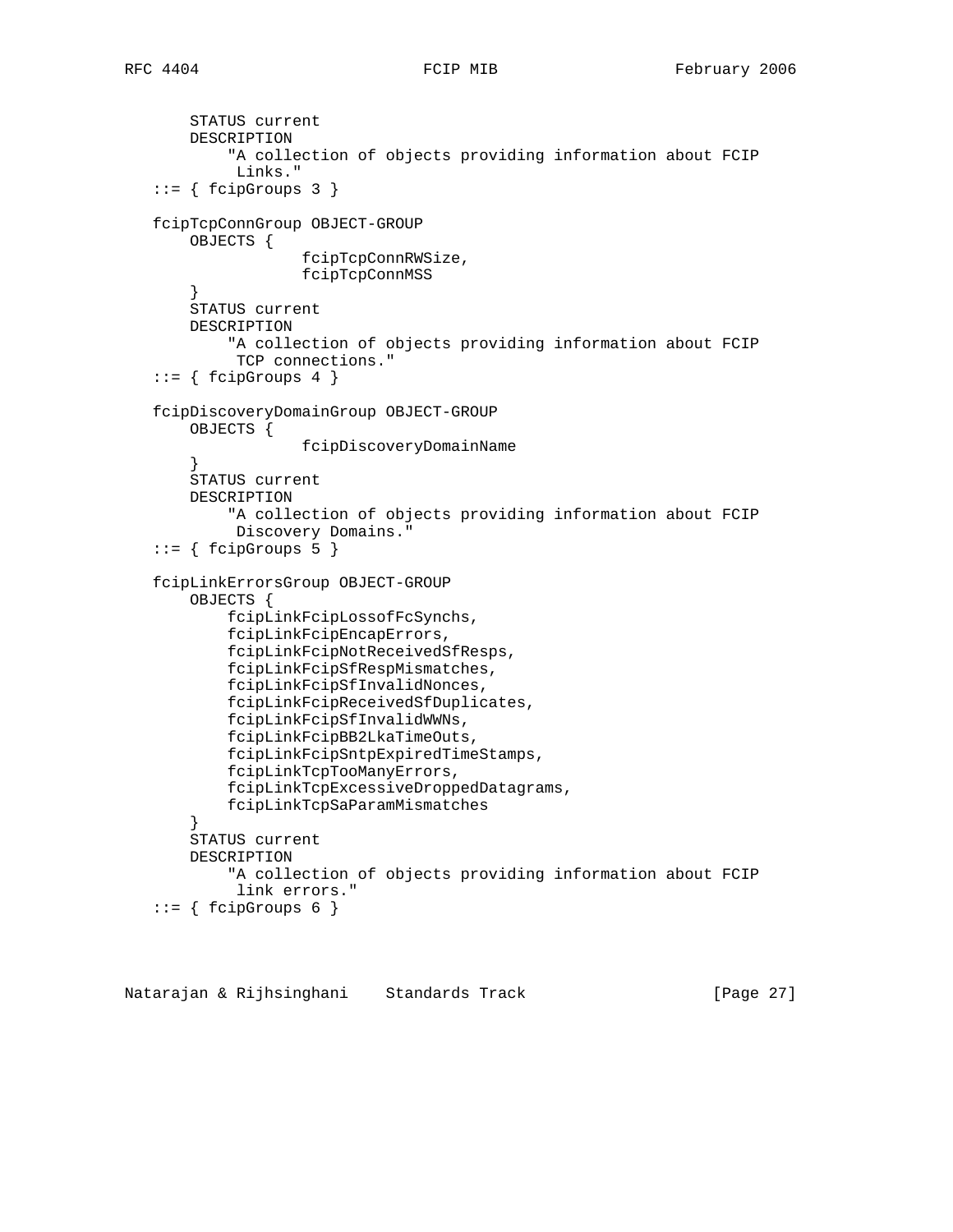```
 fcipDynamicRouteGroup OBJECT-GROUP
    OBJECTS {
                 fcipDynamicRouteLinkIndex
     }
    STATUS current
    DESCRIPTION
         "A collection of objects providing information about FCIP
         dynamic routes."
::= { fcipGroups 7 }
 fcipStaticRouteGroup OBJECT-GROUP
    OBJECTS {
                 fcipStaticRouteLinkIndex,
                 fcipStaticRouteStatus
     }
    STATUS current
    DESCRIPTION
         "A collection of objects providing information about FCIP
         static routes."
::= { fcipGroups 8 }
```

```
 END
```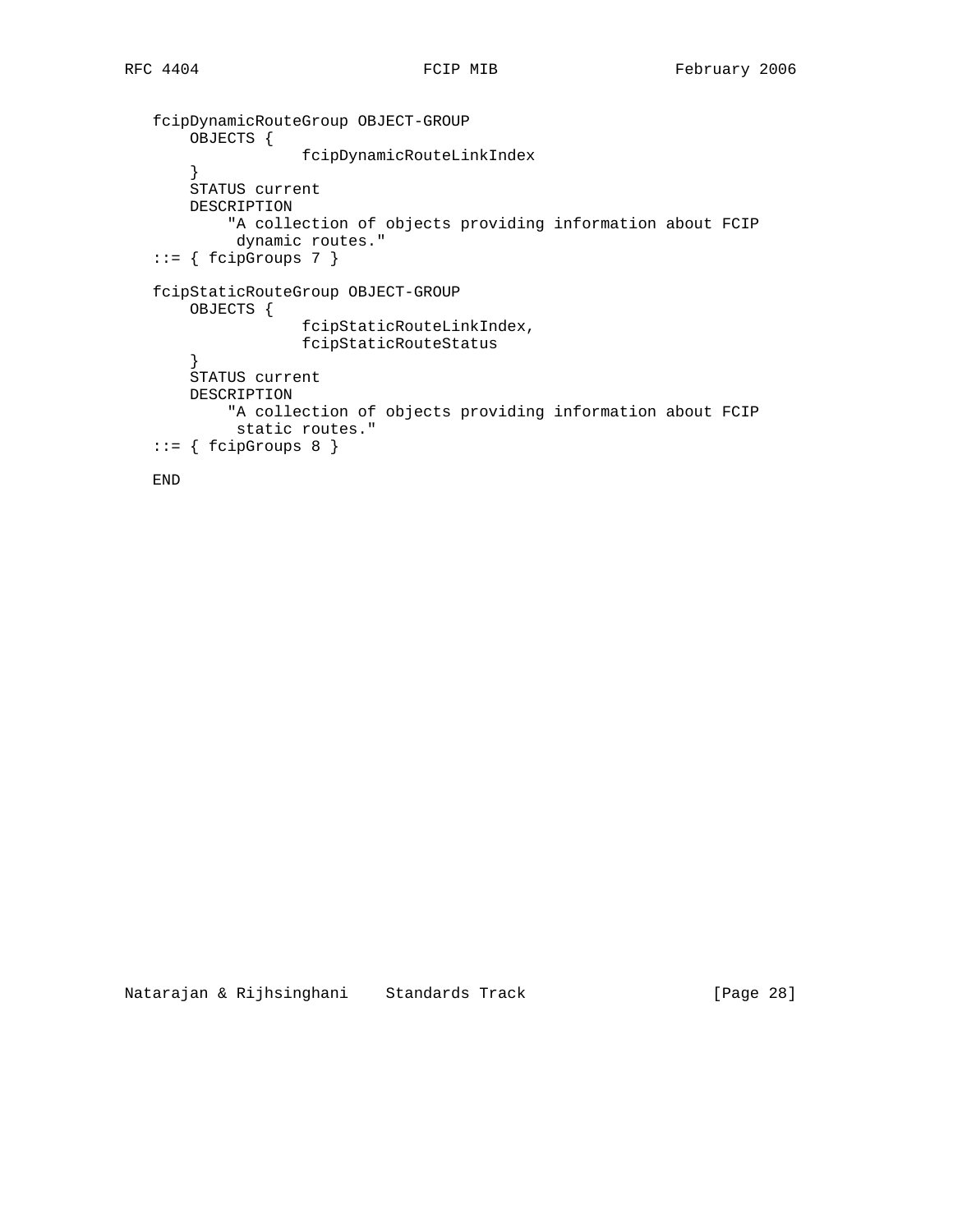## 5. Security Considerations

 There are a number of management objects defined in this MIB that have a MAX-ACCESS clause of read-write and/or read-create. Such objects may be considered sensitive or vulnerable in some network environments. The support for SET operations in a non-secure environment without proper protection can have a negative effect on network operations. In particular, write access to fcipDiscoveryDomainName and fcipEntityAddress can cause a loss of reachability to portions of the Fibre Channel fabric, while write access to fcipStaticRouteStatus can create incorrect routes to remote devices.

 There are a number of managed objects in this MIB that contain what could be considered as sensitive information. In particular, the objects which provide information on identification and network topology:

 fcipDeviceWWN, fcipEntityName, fcipEntityAddress, fcipLinkLocalFcipEntityAddress, fcipLinkRemFcipEntityWWN, and fcipLinkRemFcipEntityAddress -- information on identification;

 fcipDiscoveryDomainName -- information on discovery domains;

 fcipDynamicRouteLinkIndex -- information on dynamic routes;

 fcipStaticRouteLinkIndex and fcipStaticRouteStatus -- information on static routes

 SNMP versions prior to SNMPv3 did not include adequate security. Even if the network itself is secure (for example by using IPSec), even then, there is no control as to who on the secure network is allowed to access and GET/SET (read/change/create/delete) the objects in this MIB module.

 It is RECOMMENDED that implementers consider the security features as provided by the SNMPv3 framework (see [RFC3410], section 8), including full support for the SNMPv3 cryptographic mechanisms (for authentication and privacy).

 Further, deployment of SNMP versions prior to SNMPv3 is NOT RECOMMENDED. Instead, it is RECOMMENDED to deploy SNMPv3 and to enable cryptographic security. It is then a customer/operator responsibility to ensure that the SNMP entity giving access to an instance of this MIB module is properly configured to give access to

Natarajan & Rijhsinghani Standards Track (Page 29)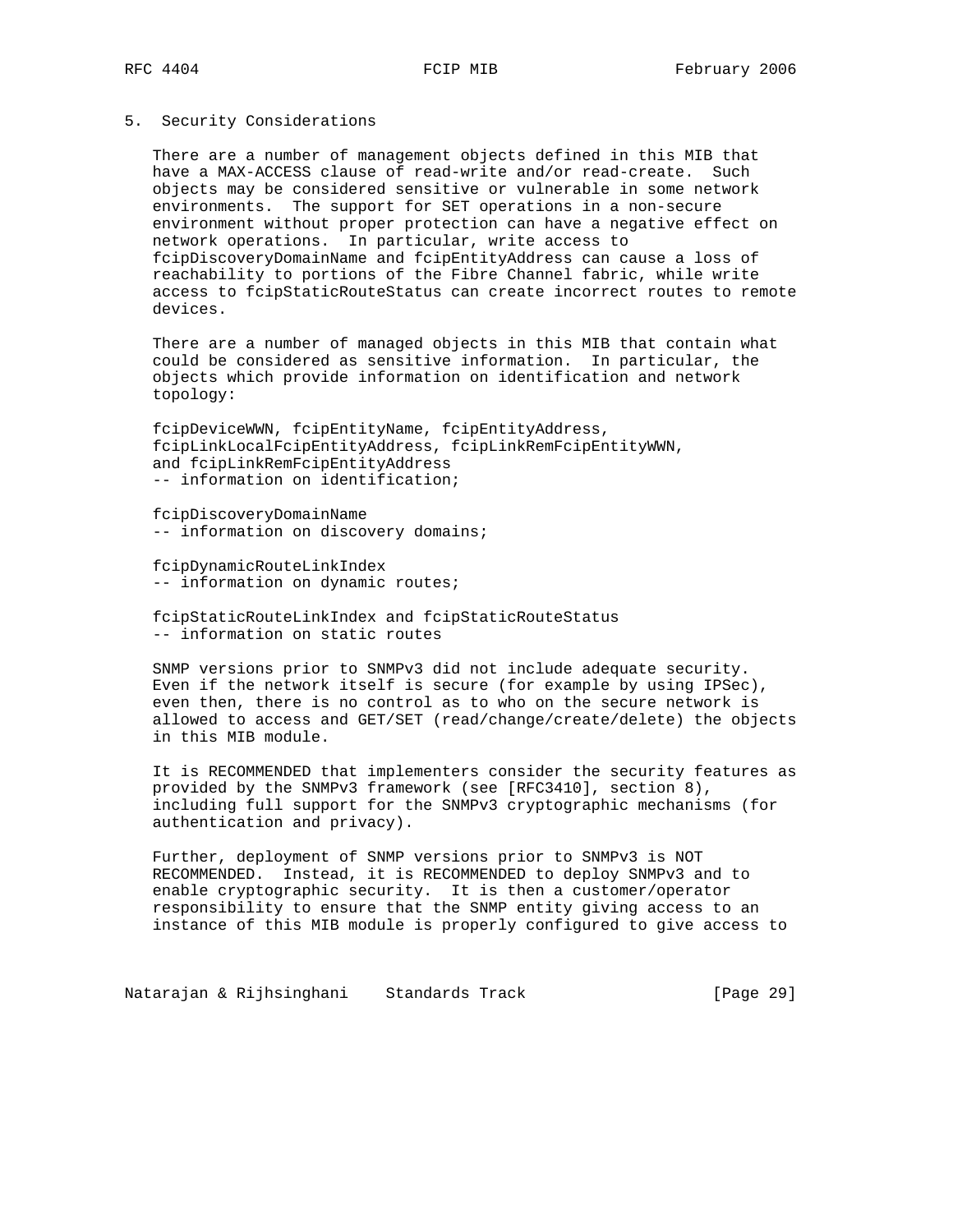the objects only to those principals (users) that have legitimate rights to indeed GET or SET (change/create/delete) them.

6. IANA Considerations

 The IANA has assigned a MIB OID assignment under the transmission branch. Specifically, { transmission 224 } for fcipMIB since this MIB contains the media-specific definitions that correspond to the ifType value of fcipLink(224).

7. Acknowledgements

 The authors acknowledge significant feedback and guidance from NM Area advisor Keith McCloghrie, Cisco. Comments and input from members of the FCIP Working Group have also been incorporated.

- 8. Normative References
	- [RFC3821] Rajagopal, M., Rodriguez, E., and R. Weber, "Fibre Channel Over TCP/IP (FCIP)", RFC 3821, July 2004.
	- [FCBB2] Fibre Channel Backbone -2 v6 (FC-BB-2), T11/03-078v0, February 2003.
	- [FC-SW-3] Fibre Channel Switch Fabric -3 (FC-SW-3), T11/03-018v4, December 2003.
	- [RFC4044] McCloghrie, K., "Fibre Channel Management MIB", RFC 4044, May 2005.
	- [RFC2863] McCloghrie, K. and F. Kastenholz, "The Interfaces Group MIB", RFC 2863, June 2000.
	- [RFC2578] McCloghrie, K., Perkins, D., and J. Schoenwaelder, "Structure of Management Information Version 2 (SMIv2)", STD 58, RFC 2578, April 1999.
	- [RFC3411] Harrington, D., Presuhn, R., and B. Wijnen, "An Architecture for Describing Simple Network Management Protocol (SNMP) Management Frameworks", STD 62, RFC 3411, December 2002.
	- [RFC2579] McCloghrie, K., Perkins, D., and J. Schoenwaelder, "Textual Conventions for SMIv2", STD 58, RFC 2579, April 1999.

Natarajan & Rijhsinghani Standards Track [Page 30]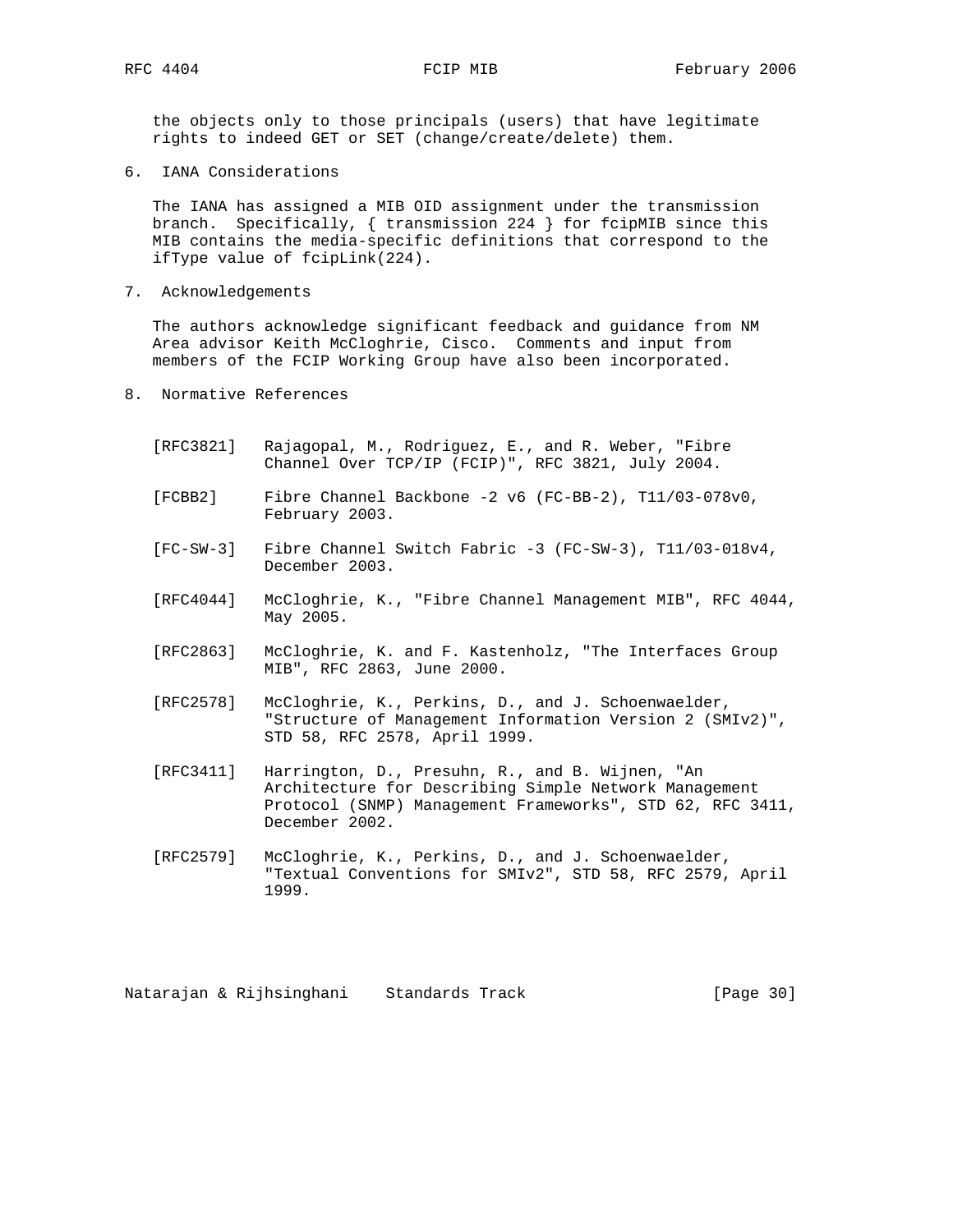- [RFC2580] McCloghrie, K., Perkins, D., and J. Schoenwaelder, "Conformance Statements for SMIv2", STD 58, RFC 2580, April 1999.
- [RFC2474] Nichols, K., Blake, S., Baker, F., and D. Black, "Definition of the Differentiated Services Field (DS Field) in the IPv4 and IPv6 Headers", RFC 2474, December 1998.
- [RFC4022] Raghunarayan, R., "Management Information Base for the Transmission Control Protocol (TCP)", RFC 4022, March 2005.
- [RFC3822] Peterson, D., "Finding Fibre Channel over TCP/IP (FCIP) Entities Using Service Location Protocol version 2 (SLPv2)", RFC 3822, July 2004.
- [RFC2883] Floyd, S., Mahdavi, J., Mathis, M., and M. Podolsky, "An Extension to the Selective Acknowledgement (SACK) Option for TCP", RFC 2883, July 2000.
- [RFC1323] Jacobson, V., Braden, R., and D. Borman, "TCP Extensions for High Performance", RFC 1323, May 1992.
- [RFC4001] Daniele, M., Haberman, B., Routhier, S., and J. Schoenwaelder, "Textual Conventions for Internet Network Addresses", RFC 4001, February 2005.
- 9. Informative References
	- [RFC3410] Case, J., Mundy, R., Partain, D., and B. Stewart, "Introduction and Applicability Statements for Internet- Standard Management Framework", RFC 3410, December 2002.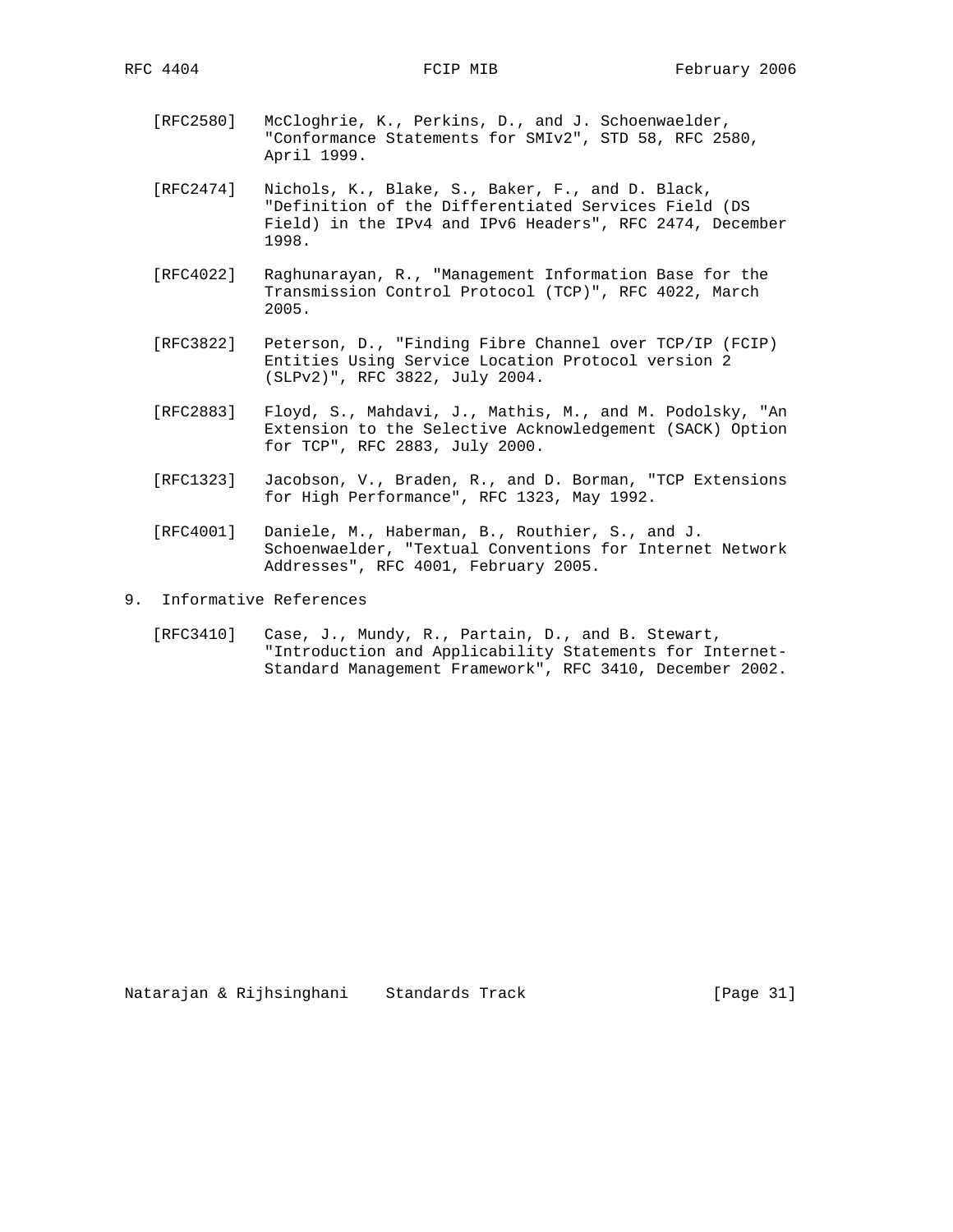Authors' Addresses

 Anil Rijhsinghani Accton Technology Corporation 5 Mount Royal Ave Marlboro, MA 01752 USA

EMail: anil@charter.net

 Ravi Natarajan F5 Networks 2460 North First Street, Suite 100 San Jose, CA 95131 USA

EMail: r.natarajan@f5.com